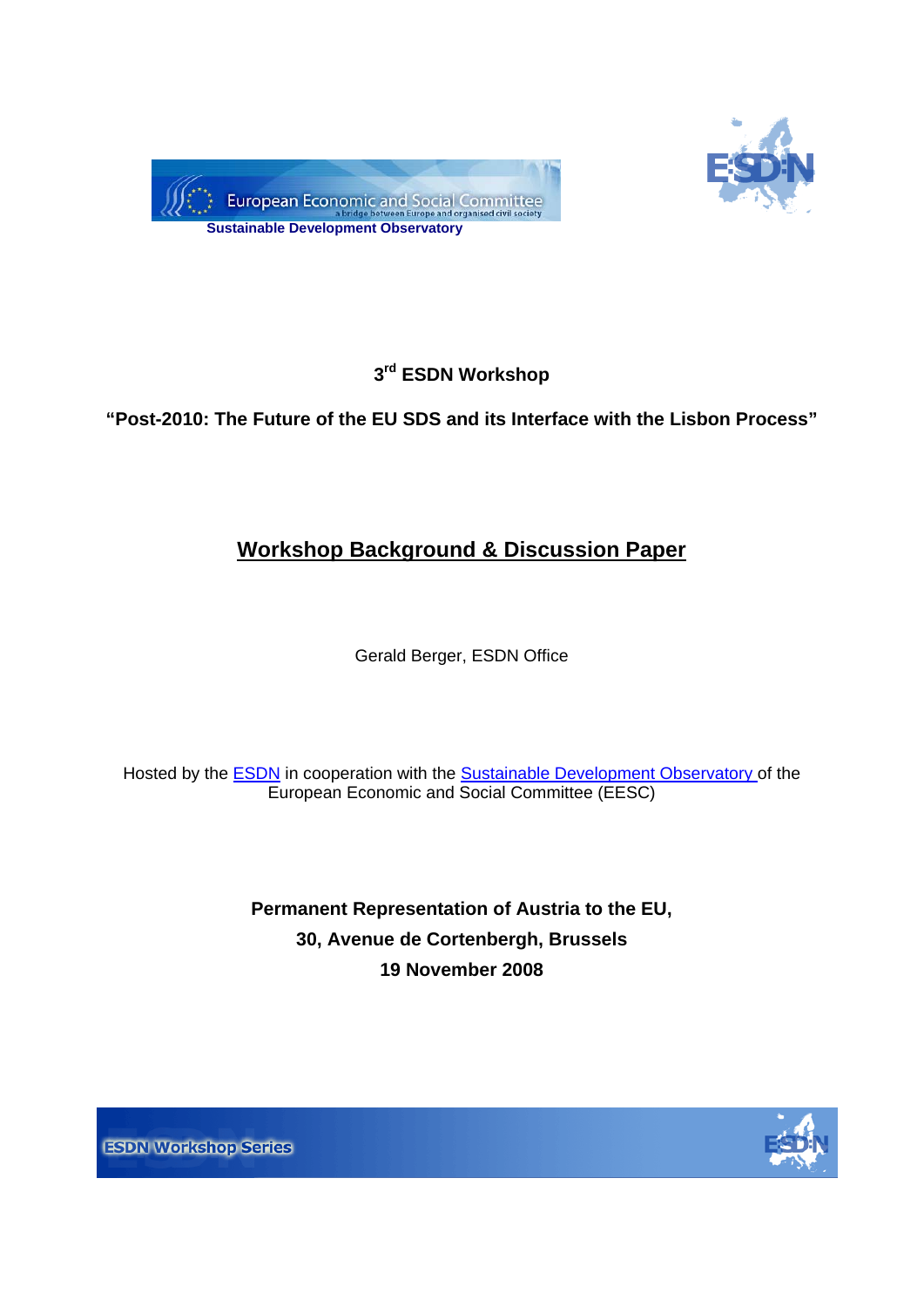#### **Thematic outline and purpose**

At its meeting in March 2000, the Council of the European Union adopted a ten-year development programme, the so-called 'Lisbon Strategy', with the aim to make the EU the most dynamic and competitive economy by 2010. The Lisbon Strategy was relaunched in 2005 and re-focused the priorities on growth and employment. Currently, the discussions about the future strategic development of the EU post-2010 have already begun, particularly on the future of the Lisbon Strategy: The European Council in its meeting in March 2008 "invite[d] the Commission, the Council and the National Lisbon coordinators to start reflecting on the future of the Lisbon Strategy in the post-2010 period" (Council of the EU, 2008, para 6). The first EU Sustainable Development Strategy (EU SDS) was adopted in 2001 and a renewed and updated version was adopted by the European Council in 2006. A first progress report was published in 2007 and a further one is to be undertaken in 2009. The similar timetables of these two review processes make a reflection about the interface and future of the Lisbon Strategy and the EU SDS for the period after 2010 necessary and timely.

Several questions emerge in this context which are of great relevance to the sustainable development (SD) community: What are the opportunities and threats of having one overarching EU development strategy or two separate strategies (i.e. post-Lisbon strategy and future EU SDS)? How would this influence the national strategy processes (i.e. National Reform Programmes and NSDSs, national reports on the implementation of these EU strategies)? Which aspects of SD are most relevant in the future strategic development process of the EU? How can the SD community be more comprehensively involved in the post-2010 debate? How to define or re-define the relationship between growth and SD? The workshop will discuss these and other aspects of the post-2010 debate.

#### **Topics**

The workshop will consist of three parts: In the first part, the workshop theme as well as current discourses, review mechanisms and planned initiatives on the EU SDS and the Lisbon Strategy for the period after 2010 will be introduced by keynote presentations. This will be followed by a plenary discussion on the EU SDS and its interface with the Lisbon Strategy process. In the second part, scenarios of the future strategic development in the EU will be outlined and discussed in two parallel working groups. The results of the working group discussions will then be presented and discussed by the workshop participants. In the third part, a concluding plenary discussion will reflect on the necessities and options of including SD in the post-2010 debate and on the arenas of exchange and discussion regarding the future EU development trajectory on the EU and national level (i.e. cooperation between 'Lisbon community' and 'SD community').

#### **Purpose**

The workshop has three objectives: (a) To raise awareness among ESDN members about the current discussions and upcoming decisions on the future of the two main European strategies post-2010; (b) to clarify which topics and themes of SD should be considered in the EU's future strategic development; and (c) to discuss governance issues, i.e. institutional requirements, governance processes and coordination between the 'Lisbon community' and 'SD community' on the different political levels.

#### **Working group discussions**

Two parallel working groups will discuss two scenarios of the future strategic development in the EU: On the one hand, the opportunities and threats of one overarching EU development strategy post-2010. On the other hand, the opportunities and threats of two separate strategies post-2010 (i.e. post-Lisbon Strategy and future EU SDS). Each working group will be moderated by a member of the ESDS Office team and the discussions will be guided by questions on the content and topics of the strategies in each scenario as well as on institutional and governance issues.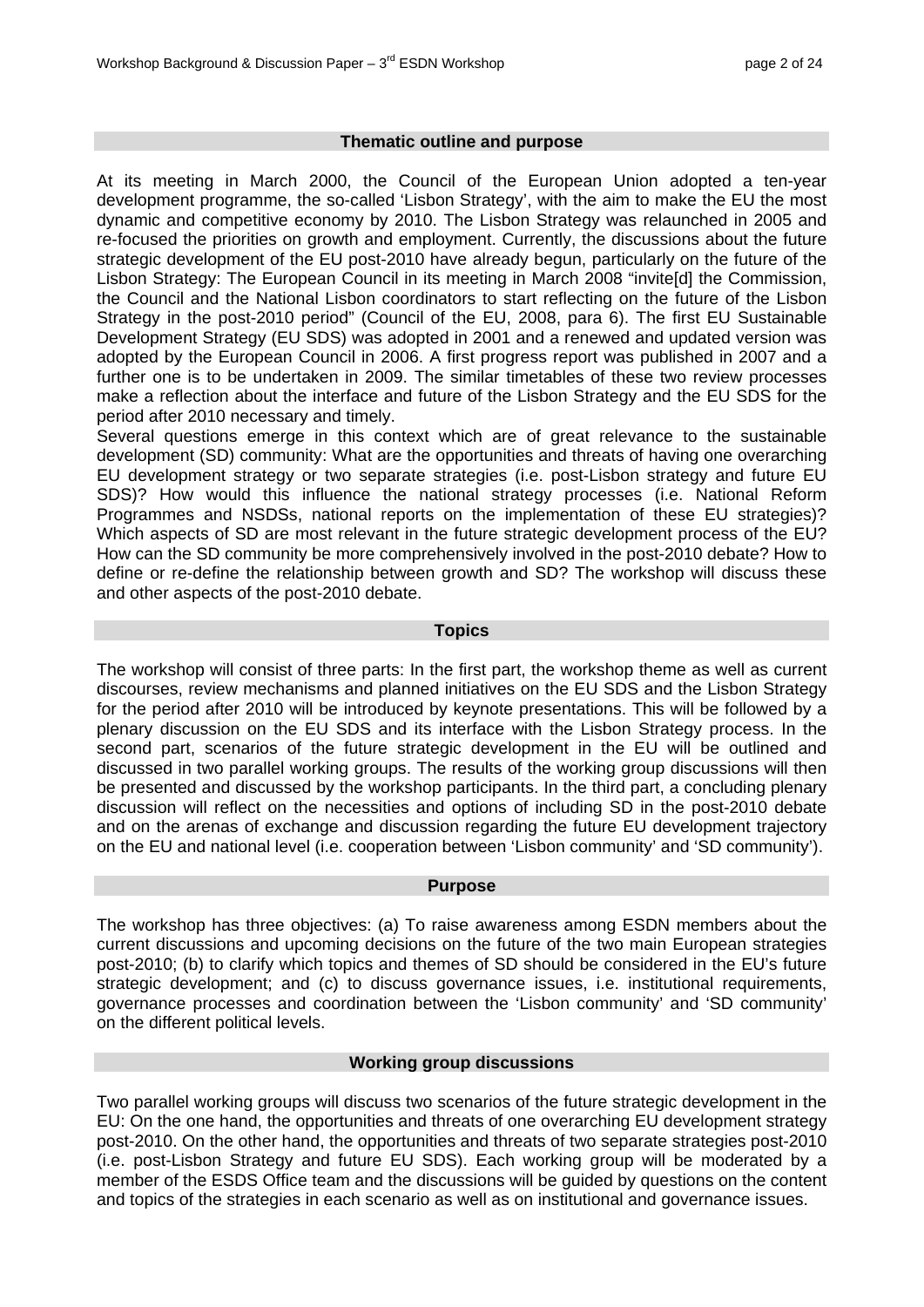# **Content**

| <b>CONTENT, GOVERNANCE STRUCTURES AND INTERFACES OF THE LISBON STRATEGY</b> |  |
|-----------------------------------------------------------------------------|--|
| SIMILARITIES AND DIFFERENCES BETWEEN LISBON AND EU SDS PROCESSES 16         |  |
| TWO SCENARIOS OF THE FUTURE STRATEGIC DEVELOPMENT IN THE EU 18              |  |
|                                                                             |  |
|                                                                             |  |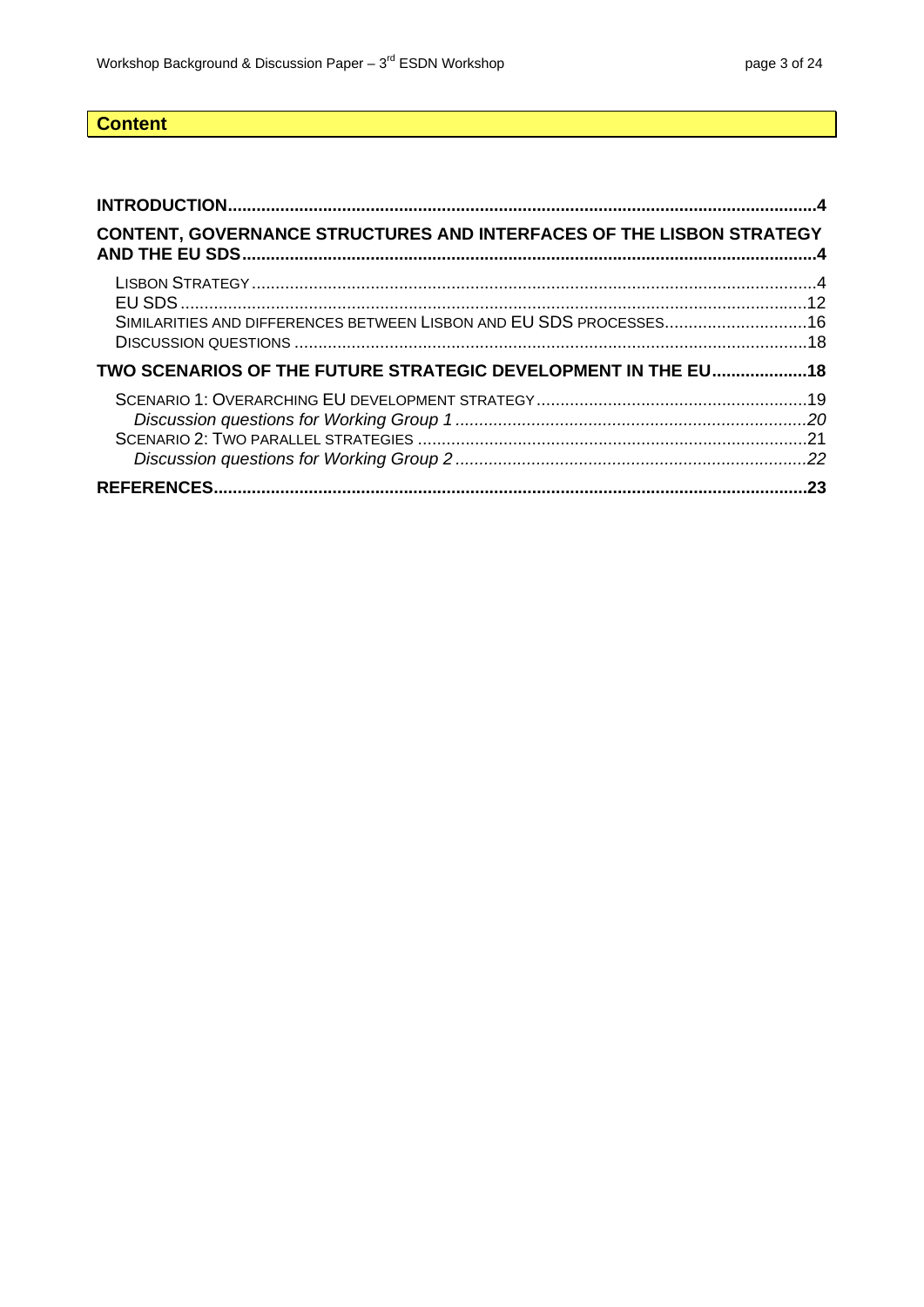#### <span id="page-3-0"></span>**Introduction**

One of the major objectives of the European Union (EU) is "to promote economic and social th [eir different focus: While the EU SDS is primarily concerned with quality of life, intra- and inter](#page-11-0)ge [nerational equity and coherence between the different policy areas \(Council of the EU, 2006a,](#page-15-0)  para 7), the Lisbon Strategy primarily deals with measures to enhance economic growth and wi [thin which the Lisbon Strategy \[…\] provides the motor of a more dynamic economy" \(Council](#page-18-0)  of  [the EU, 2006a, para 8\). The upcoming review processes and updates of both strategies –](#page-20-0)  ma [in](#page-20-0)[ly the end of the ten year period of the Lisbon Strategy – make a reflection about the](#page-21-0)  [progress and a high level of employment and to achieve balanced and sustainable development"](#page-3-0)  [\(EU Treaty, Art. 2\). Both, the Lisbon Strategy and the EU SDS, aim to contribute to achieving](#page-3-0) [this objective and thus outline the strategic development trajectory of the EU. Both strategies](#page-3-0)  [refer to their complementarity in achieving strategic EU objectives. However, they also indicate](#page-3-0)  [employment \(Council of the EU, 2005, para 5\). Nevertheless, the European Council in its](#page-17-0)  [adopted version of the renewed EU SDS claims that "the EU SDS forms the overall framework](#page-17-0)  [interface and future of the Lisbon process and the EU SDS necessary and timely.](#page-22-0) 

In the first part of this paper, we briefly (a) describe the development, content and governance structures of both strategies (b) provide a reflection on some strengths and weaknesses of both strategies and (c) trace their interfaces. In the second part, we present two scenarios of the future strategic development in the EU and suggest questions for the working group discussions.

### **Content, governance structures and interfaces of the Lisbon Strategy and the EU SDS**

### **Lisbon Strategy**

Faced with "a quantum shift resulting from globalisation and the challenges of a new knowledgedriven economy [which] require a radical transformation of the European economy" (Council of the EU, 2000, para 1), the European Council at its *meeting in Lisbon in March 2000* adopted the strategic goal of the EU "to become the most competitive and dynamic knowledge-based economy in the world" (ibid, para 5) by 2010. What has become widely known as 'Lisbon Strategy' initially aimed at

- preparing the transition to a knowledge-based economy and society (better policies for the information society and R&D),
- modernising the European social model, and
- sustaining a healthy economic outlook and favourable growths perspectives.

Environmental and/or SD issues were only mentioned three times and very generally in the Lisbon Council conclusions: Firstly, it is argued that a knowledge-based economy will be capable of improving citizens' quality of life and the environment. Secondly, the Council argued that information technologies can promote environmentally sound technologies. And thirdly, orporate social responsibility (CSR) is mentioned as the companies' contribution to social and cenvironmental issues.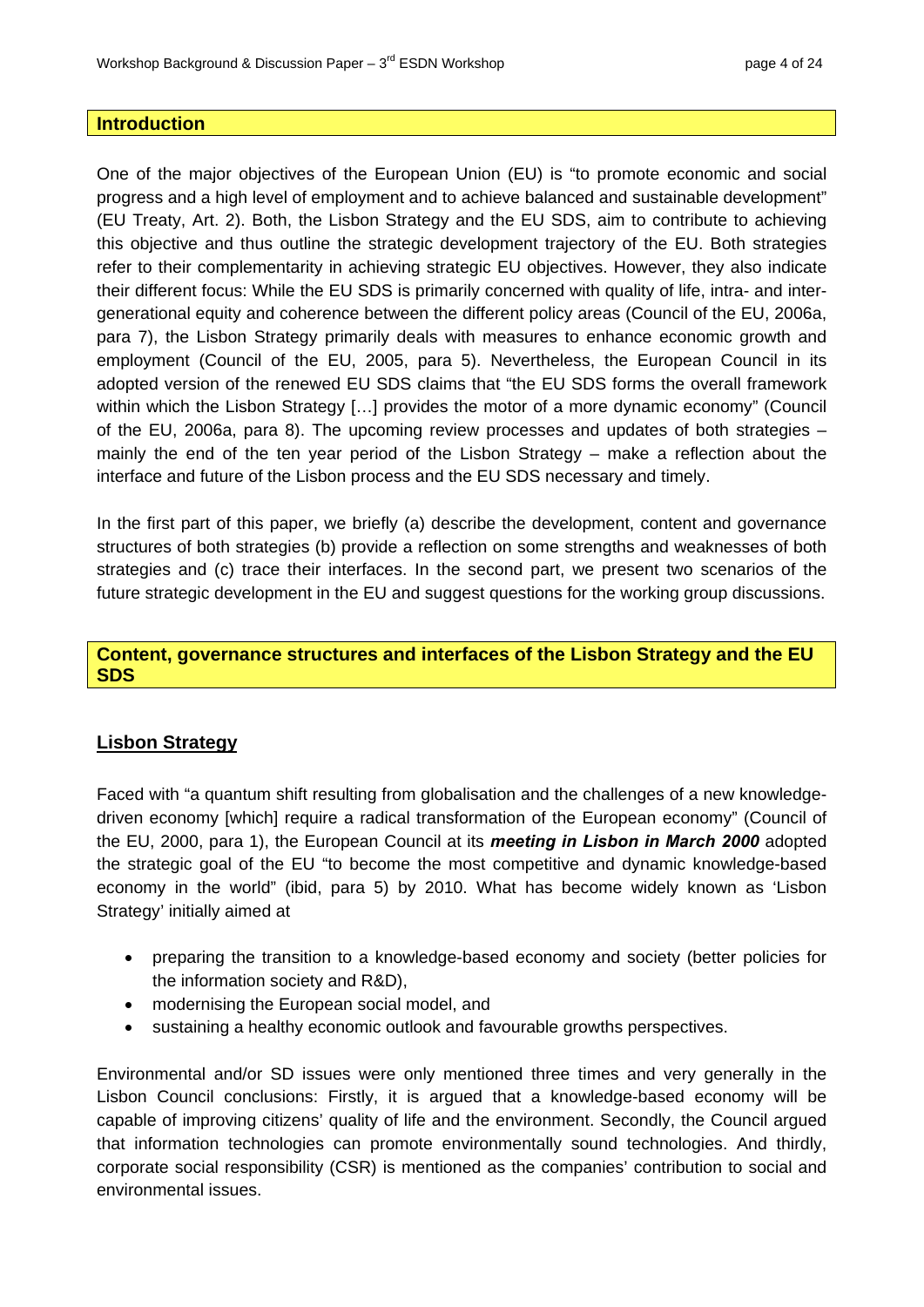As regards the governance of the Lisbon process, the European Council in its spring meetings would take on a guiding and coordinating role to ensure coherence and monitoring of progress of the strategic goals. Due to the fact that economic and social policy largely fall under the responsibility of the Member States, the implementation of the Lisbon goals were to be facilitated by applying the new *open method of coordination (OMC)* in order to spread best practice and achieve greater convergence. The OMC was aimed to help Member States to develop their own policies and comprises the following aspects:

- Fixing quidelines for the EU combined with specific timetables for achieving the goals;
- Establishing quantitative and qualitative indicators and benchmarks against the best of the world and tailored to the needs of different Member States as a means of comparing best practice;
- Translating European guidelines into national and regional policies by setting targets and adopting measures; and
- Periodic monitoring, evaluation and peer review organised as mutual learning process.

November 2004. The so-called 'Kok Report' observed a "disappointing delivery [which] is due to an overloaded agenda, poor coordination and conflicting priorities", therefore, "better report suggested to develop national policies in each Member State, supported by a Europeanwide framework and to act in a more concerted way. In March 2004, the European Council initiated an independent *mid-term review* of the Lisbon process. The review was undertaken by a High Level Group that was headed by the former Dutch Prime Minister, Wim Kok, and consisted of 13 members who represented different stakeholder views. The High Level Group presented its report to the European Commission in implementation is needed now to make up for lost time" (European Communities, 2004, 6). The

Acknowledging the mixed results of the initial strategy, the European Council in its meeting in Brussels in March 2005 re-launched the Lisbon Strategy (Partnership for Growth and *Employment)* and re-focused the priorities on growth and employment. The three vital strands of the re-launch are:

- Knowledge and innovation for growth;
- Making Europe a more attractive place to invest and work; and
- Creating more and better jobs.

The main idea behind the re-launch was that "Europe must renew the basis of its competitiveness, increase its growth potential and its productivity and strengthen social cohesion, placing the main emphasis on knowledge, innovation and the optimisation of human capital" (Council of the EU, 2005, para 5). Although the Council conclusions point to the strategy's three dimensions (i.e. economic, social and environmental), they did not outline an sustainable production and consumption (Council of the EU, 2005, para 19-20). integrated policy approach based on the SD concept. The predominance of growth and employment issues is underlined by the lower significance of and very general reference to environmental issues: The Council conclusions very broadly mentioned five SD issues in the context of growth and employment, namely (1) eco-innovation and eco-technology, (2) sustainable management of natural resources, (3) energy efficiency, (4) biodiversity, and (5)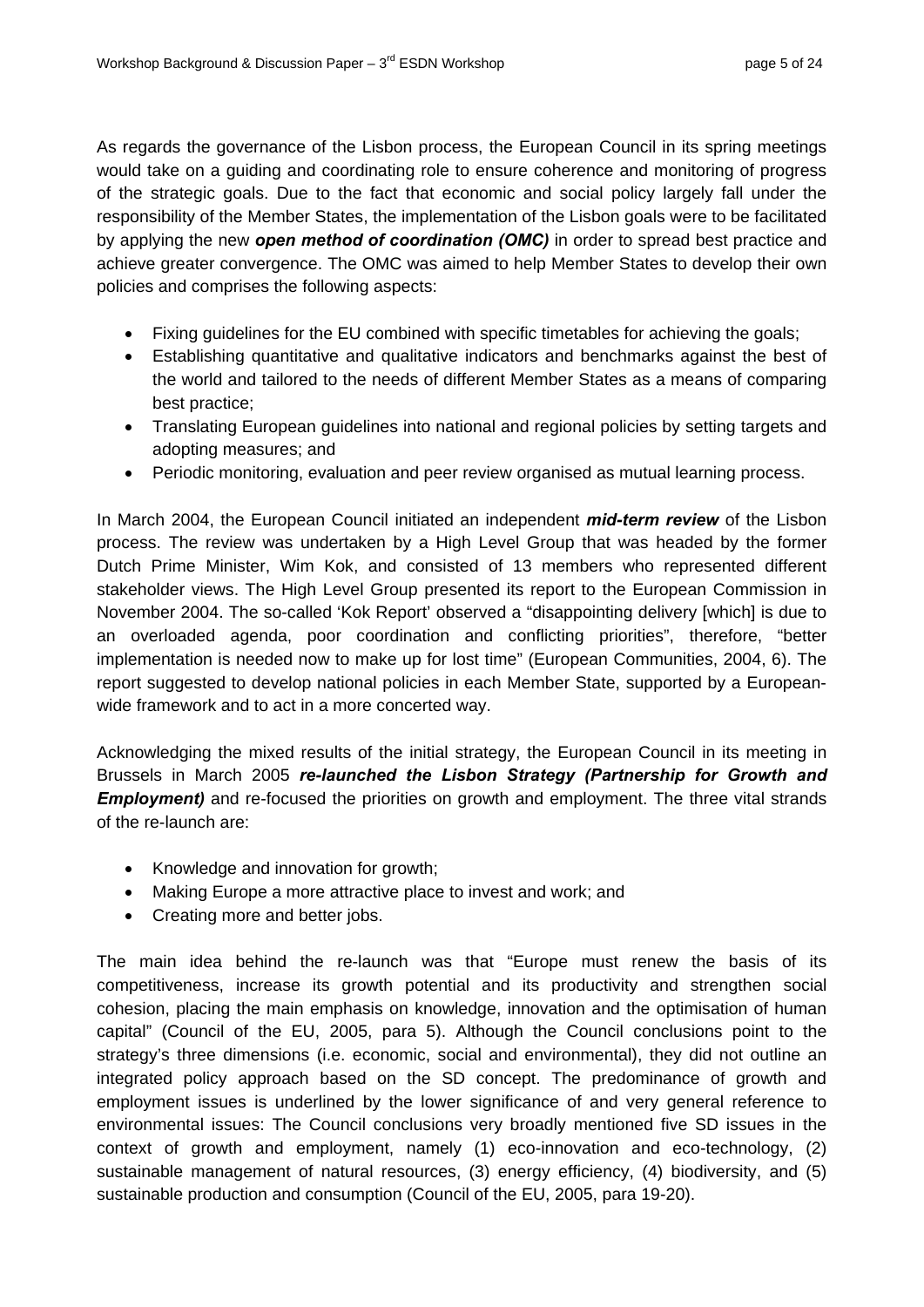With the aim to make "a bigger and more practical contribution to growth and employment" (Council of the EU, 2005, para 38), a more streamlined and simplified *governance process* was introduced in 2005. Based on a three-year cycle, which started in 2005 and was renewed in 2008, the governance of the Lisbon Strategy includes the following steps:

- A set of 'integrated guidelines for growth and jobs' adopted by the Council which include broad economic policy guidelines (BEPGs) and employment guidelines (EGs);
- On the basis of the 'integrated guidelines':
	- $\circ$  A 'Community Lisbon Programme' which sets out actions to be undertaken at the EU level, and
	- States in order to reach the Lisbon objectives; o 'National Reform Programmes' (NRPs) which set out actions in the Member
- Ms Lisbon', who are often high-level politicians (e.g. ministers); • Each Member States appoints a Lisbon national coordinator, often referred to as 'Mr or
- Member States have to submit annually a national report on the implementation of their NRPs;
- The European Commission compiles a 'strategic report' (annual progress report on meeting the strategy's objectives, including an assessment of achievements in the Member States) which is discussed at the annual spring Council meetings.



Figure 1 below shows a simplified version of the Lisbon governance process:

*Figure 1: Lisbon governance process (European Commission, 2005a)* 

The *'Integrated Guidelines for Growth and Jobs'* (European Communities, 2005) outline measures that the EU and the Member States should carry out in order to reach the Lisbon objectives in the period 2005-08. The 'broad economic policy guidelines' (BEPGs) are again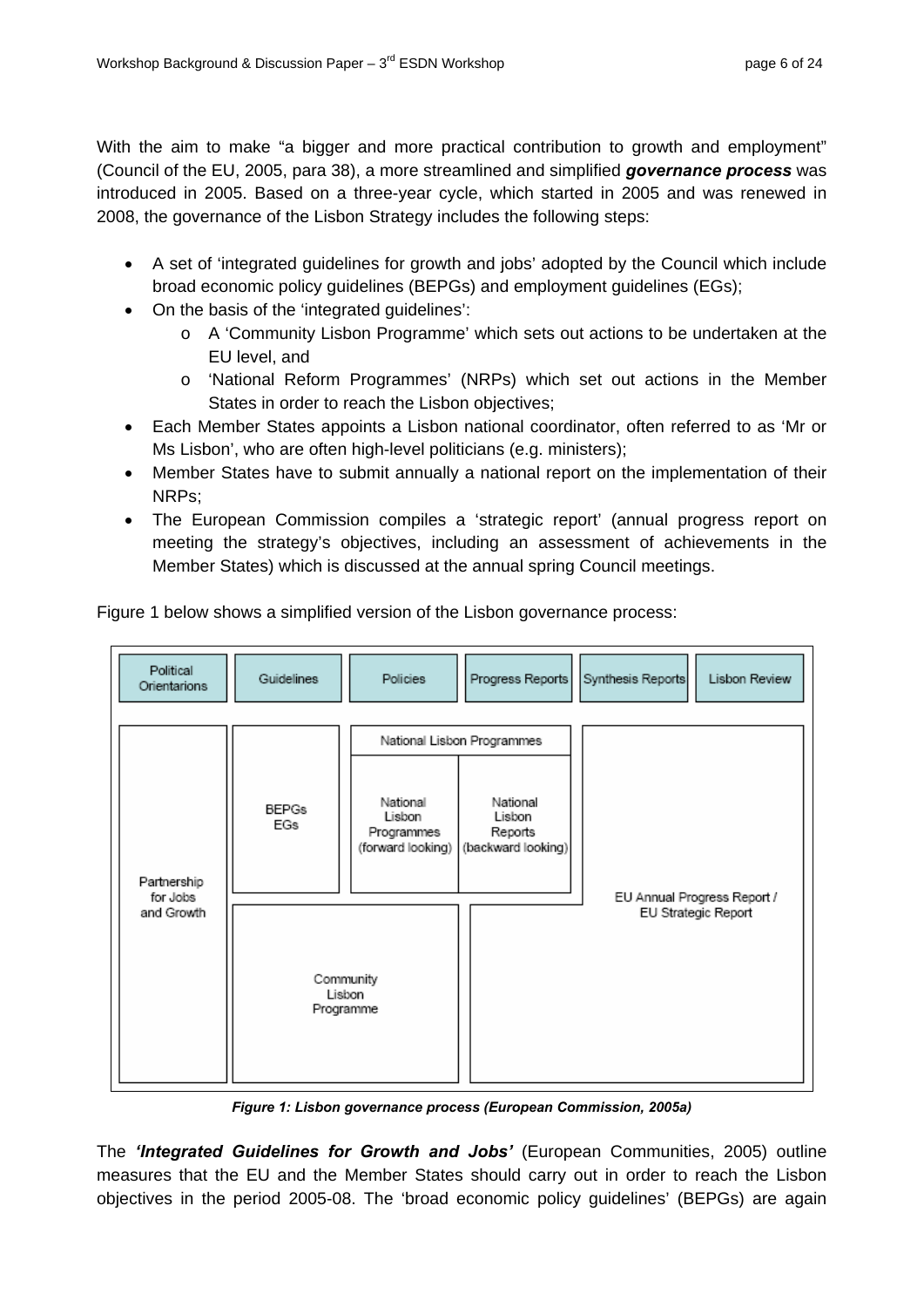sub-divided into macro- and micro-economic guidelines, the latter being particularly relevant for the Member States. The 'employment guidelines' (EGs) are also directed towards the Member States. In total, 24 integrated guidelines are presented in this document that was compiled by the European Commission and are presented in Table 1 below:

## **Macroeconomic quidelines**

- (1) To secure economic stability.
- (2) To safeguard economic and fiscal sustainability.
- (3) To promote a growth- and employment-orientated and efficient allocation of resources.
- (4) To secure economic stability for sustainable growth.
- (5) To ensure that wage developments contribute to macroeconomic stability and growth.
- (6) To contribute to a dynamic and well-functioning EMU.

### **Microeconomic quidelines**

- (7) To increase and improve investment in  $R \& D$ , in particular by private business.
- (8) To facilitate all forms of innovation.
- (9) To facilitate the spread and effective use of ICT and build a fully inclusive information society.
- (10) To strengthen the competitive advantages of its industrial base.
- (11) To encourage the sustainable use of resources and strengthen the synergies between environmental protection and growth.
- (12) To extend and deepen the internal market.
- (13) To ensure open and competitive markets inside and outside Europe and to reap the benefits of globalisation.
- (14) To create a more competitive business environment and encourage private initiative through better regulation.
- (15) To promote a more entrepreneurial culture and create a supportive environment for SME<sub>s</sub>.
- (16) To expand, improve and link up European infrastructure and complete priority crossborder projects.

## **Employment guidelines**

- (17) Implement employment policies aiming at achieving full employment, improving quality and productivity at work, and strengthening social and territorial cohesion.
- (18) Promote a life-cycle approach to work.
- (19) Ensure inclusive labour markets, enhance work attractiveness, and make work pay for job-seekers, including disadvantaged people, and the inactive.
- (20) Improve matching of labour market needs.
- (21) Promote flexibility combined with employment security and reduce labour market segmentation, having due regard to the role of the social partners.
- (22) Ensure employment-friendly labour cost developments and wage-setting mechanisms.
- (23) Expand and improve investment in human capital.
- (24) Adapt education and training systems in response to new competence requirements.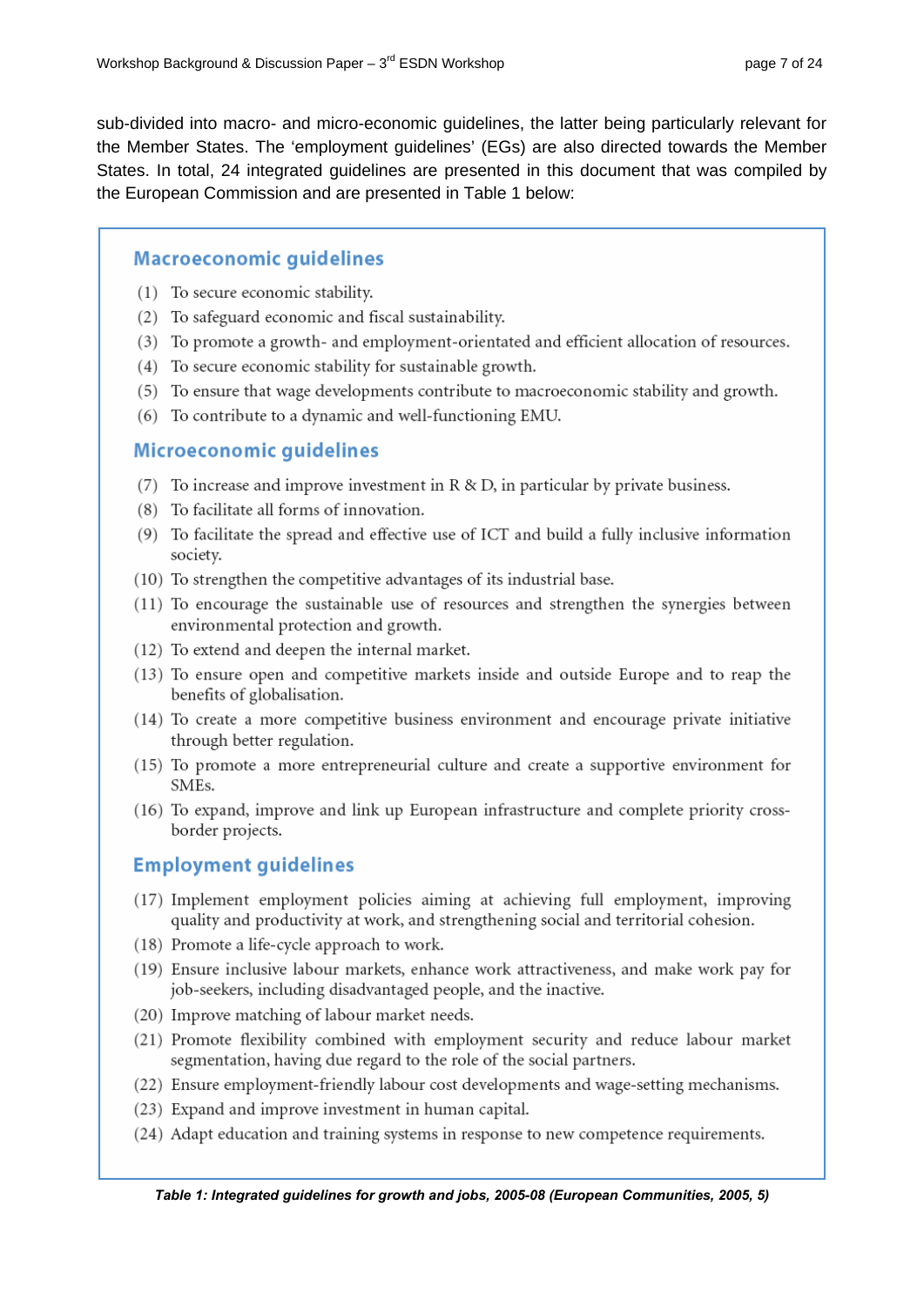As can be seen in Table 1, only guideline number 11 is concerned with SD and environmental issues. The exact description of guideline 11 can be found in Table 2 below:

# Guideline No 11

To encourage the sustainable use of resources and strengthen the synergies between environmental protection and growth, Member States should:

- give priority to energy efficiency and co-generation, the development of sustainable, including renewable, energies and the rapid spread of environmentally friendly and ecoefficient technologies, (a) inside the internal market on the one hand, particularly in transport and energy, *inter alia* in order to reduce the vulnerability of the European economy to oil price variations, (b) towards the rest of the world on the other hand as a sector with a considerable export potential:
- promote the development of means of internalisation of external environmental costs and decoupling of economic growth from environmental degradations. The implementation of these priorities should be in line with existing Community legislation and with the actions and instruments proposed in the environmental technologies action plan (ETAP), inter alia, through (a) the use of market-based instruments, (b) risk funds and R & D funding, (c) the promotion of sustainable production and consumption patterns including the greening of public procurement, (d) paying particular attention to SMEs, and (e) a reform of subsidies that have considerable negative effects on the environment and are incompatible with sustainable development, with a view to eliminating them gradually;
- pursue the objective of halting the loss of biological diversity between now and 2010, in particular by incorporating this requirement into other policies, given the importance of biodiversity for certain economic sectors;
- continue to fight against climate change, while implementing the Kyoto targets in a costeffective way, particularly in regard to SMEs.

#### *Table 2: Guideline 11 of the 'Integrated Guidelines for Growth and Jobs' (European Communities, 2005, 19-20)*

The SD/environmental issues included in this single guideline are consistent with the one in the 2005 spring Council conclusions with the exception that the fight against climate change is highlighted only in the guidelines.

Based on the Integrated Guidelines, the European Commission (2005b) has published a *'Community Lisbon Programme'* in July 2005 in which it outlines macro-economic measures on the EU level for the period 2005-08. Also based on the Integrated Guidelines, each Member State has developed a *National Reform Programme (NRP)* until October 2005, covering the period 2005-08 (all NRPs can be found by following this *link*). Generally, NRPs vary considerably across Member States, for instance regarding the formulation of targets. While some Member States have tried to integrate EU and national priorities in a set of often quantitative and timed objectives, others are less comprehensive. Additionally, while some NRPs clearly describe the content and form of policy measures addressing the objectives, this information is often lacking in other NRPs (Steurer et al, 2008) Moreover, the Member States produce annual reports on the implementation of their NRPs. So far, national implementation reports by each Member States have been published in 2006 and 2007. Detailed information about the NRPs as part of the Lisbon governance process can be found in the **ESDN** Quarterly Report, March 2008.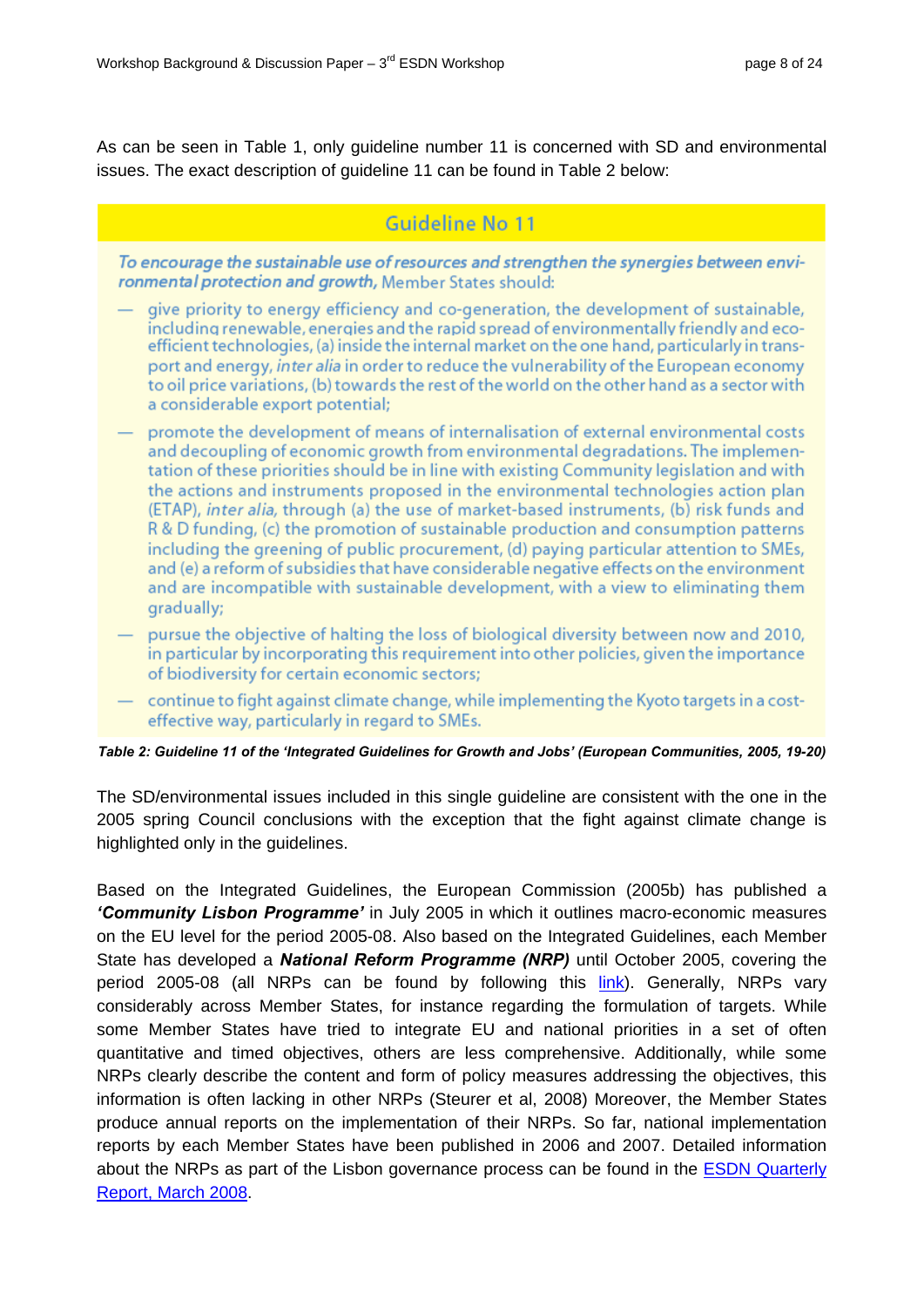The European Commission assesses annually the achievements of each Member States. In 2006 and 2007, the Commission also issued country specific recommendations for each Member State. The Commission then summarises general progress towards the Lisbon objectives in 'strategic reports'. In the latest strategic report of December 2007, the Commission argued that "although there is a broad consensus on what needs to be done, the pace of delivery has been uneven. All Member States have implemented substantive reforms since 2005, but some have responded more robustly to the challenge than others. Some sign of 'reform fatigue' have become apparent over the last twelve months" (European Commission, 2007a, 6).

The European Council in March 2006 agreed on *four priority areas* of the Lisbon process (Council of the EU, 2006a, para 16):

- Investing more in knowledge and innovation;
- Unlocking business potential, especially of small- and medium-sized enterprises (SMEs);
- Increasing employment opportunities for priority categories (i.e. young people, women, older workers, persons with disabilities as well as legal migrants and minorities); and
- Energy policy for Europe.

In the spring European Council meeting in March 2007, a comprehensive *energy action plan*, 'Energy Policy for Europe' (EPE), was adopted for the period 2007-09. It includes the often quoted '20-20-20' objectives, i.e. (i) a 20 % reduction of greenhouse gas emissions by 2020 compared to 1990, (ii) saving 20 % of the EU's energy consumption compared to projections for 2020, and (iii) a 20 % share of renewable energies in overall EU energy consumption by 2020 (Council of the EU, 2007a). A renewed energy action plan will be adopted by the European Council in 2010.

The **second three-year cycle** was renewed at the March 2008 European Council. The Council Member States should develop action plans that set out detailed and concrete measures on how to reach the Lisbon objectives (Council of the EU, 2008, para 4-5). confirmed that the Integrated Guidelines will remain valid for the period 2008-10 and reconfirmed the four priority areas agreed in the spring 2006 Council meeting. Moreover, it was decided that

Finally, the European Commission published the new *'Community Action Progamme' for 2008-10* that presented ten key objectives which are based on the Integrated Guidelines and rest on the four priority areas (please see Table 3 below).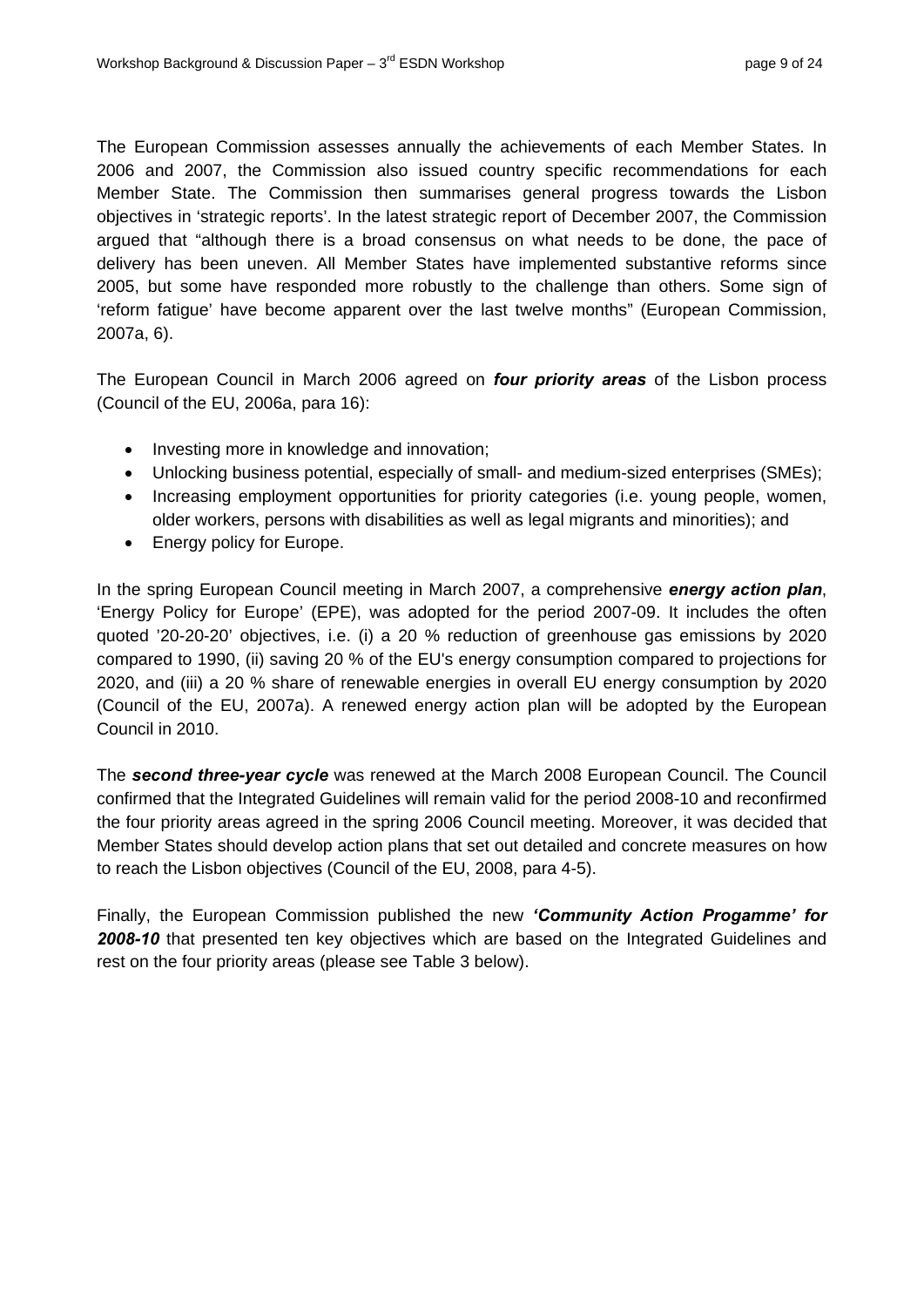|     | 10 Key Objectives to be accomplished by 2010                                                                                                                                                                    |
|-----|-----------------------------------------------------------------------------------------------------------------------------------------------------------------------------------------------------------------|
| 1.  | The Commission will propose a renewed Social Agenda by mid-2008 and will help<br>to address the skills gap.                                                                                                     |
| 2.  | The Commission will make proposals for a common policy on immigration in 2008.                                                                                                                                  |
| 3.  | The Community will adopt a Small Business Act to unlock the growth potential of<br>SMEs throughout their life-cycle.                                                                                            |
| 4.  | The Community will move towards the target to reduce EU administrative burdens<br>by 25 % by 2012 and implement an ambitious simplification programme.                                                          |
| 5.  | The Community will strengthen the single market, increase competition in services,<br>and take further steps to integrate the financial services market.                                                        |
| 6.  | The Community will make a reality of the fifth freedom (the free movement of<br>knowledge) and create a genuine European Research area.                                                                         |
| 7.  | The Community will improve the framework conditions for innovation.                                                                                                                                             |
| 8.  | The Community will complete the internal market for energy and adopt the climate<br>change package.                                                                                                             |
| 9.  | The Community will promote an industrial policy geared towards more sustainable<br>production and consumption.                                                                                                  |
| 10. | The Community will negotiate bilaterally with key trading partners to open up new<br>opportunities for international trade and investment, and create a common space of<br>regulatory provisions and standards. |

*Table 3: The 10 key objectives of the new Community Lisbon Programme 2008-10 (European Commission, 2007b, 4)* 

In the context of SD, the key objectives 8 and 9 are of particular relevance. The two objectives are described in more detail below (European Commission, 2007b):

• *Objective 8*: The Community will complete the internal market for energy and adopt the climate change package in order to put in place the framework to achieve at least a 20% reduction in greenhouse gas emissions and reach a 20% renewables energy share by 2020.

It should be noted that one of the objectives of the EPE and the renewed EU SDS - saving 20 % of the EU's energy consumption compared to projections for 2020 – is not mentioned in this objective.

• *Objective 9*: The Community will promote an industrial policy geared towards more sustainable production and consumption, focusing on renewable energies and lowcarbon and resource-efficient products, services and technologies.

On the 'growth and jobs' website of the European Commission, it is argued that the various objectives and areas of actions of the Lisbon Strategy have been streamlined in order to have quantified main targets and simplified processes. The main targets are (a) investing 3 % of Europe's GDP in R&D by 2010, (b) achieving an employment rate of 70 % by 2010, and (c) reducing greenhouse gas (GHG) emissions by 20 % in 2020.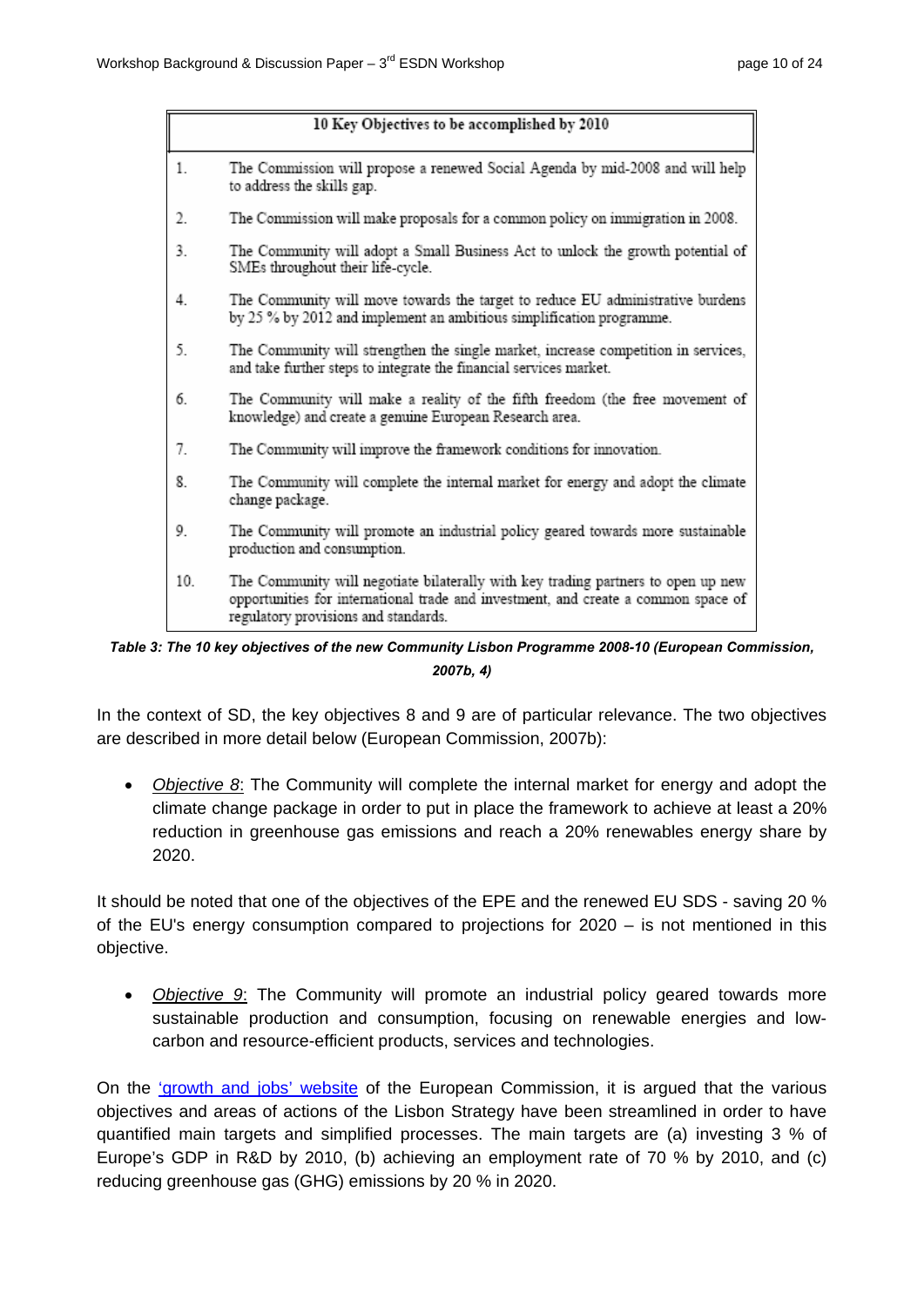The current Lisbon Strategy will end in 2010 and this fact as well as the *post-2010 period* are addressed by the European Council in its March 2008 conclusions: "The European Council furthermore stresses that a continued EU-level commitment to structural reforms and sustainable development and social cohesion will be necessary after 2010 in order to lock in the progress achieved by the renewed Lisbon Strategy for growth and jobs. The European Council therefore invites the Commission, the Council and the National Lisbon coordinators to start reflecting on the future of the Lisbon Strategy in the post-2010 period." (Council of the EU, 2008, para 6)

Table 4 below presents *selected strengths and weaknesses* of the Lisbon Strategy and related processes:

| <b>Strengths</b>                                                                   | Weaknesses                                               |
|------------------------------------------------------------------------------------|----------------------------------------------------------|
| Limited set of quantified headline targets (3 % of                                 | Changing main strands, objectives and action             |
| GDP investment in R&D, 70 % employment rate,                                       | areas between original Lisbon Strategy and the           |
| 20 % GHG emission reduction) enable better                                         | renewed Strategy make it difficult to identify the       |
| communication of Lisbon goals.                                                     | major focus of the strategy document(s).                 |
| Clear focus on economic growth and increased                                       | No integrated strategy in accordance with SD             |
| employment, both issues are of high public interest.                               | concept (SD and/or environmental issues are an           |
|                                                                                    | add-on, but not integrated in strategy approach and      |
|                                                                                    | objectives); no ambitious environmental objectives       |
|                                                                                    | and limited long-term orientation.                       |
| Streamlined governance structure and ideal-type                                    | OMC is 'soft governance' approach (i.e. guidelines,      |
| OMC from the beginning.                                                            | benchmarks, mutual learning); Member States              |
|                                                                                    | have responsibility in economic and social policy        |
|                                                                                    | which makes uniform EU approach difficult.               |
| Top-down genesis of strategy process: European                                     | Strong focus on 'sustainable growth', but relation       |
| Council has guiding role, Commission develops                                      | between growth and SD is not openly addressed.           |
| 'Community Lisbon Programme' and Member                                            |                                                          |
| States compile 'National Reform Programmes' - all                                  |                                                          |
| based on Integrated Guidelines (for EU and                                         |                                                          |
| Member States levels).                                                             |                                                          |
| Annual reporting process: Implementation reports                                   | Pace of delivery and results in achieving Lisbon         |
| by the Member States; strategic reports and<br>country-specific<br>recommendations | objectives are mixed and uneven in the Member<br>States. |
| for<br>each                                                                        |                                                          |
| Member State by the Commission.<br>National Lisbon coordinators were appointed in  | No clear indication was provided by the European         |
| each Member State to improve exchange with                                         | Council on the relationship between the future           |
| Commission<br>(Secretariat-General)<br>and<br>quide                                | Lisbon Strategy process and the EU SDS post-             |
| coordination of Lisbon process at the national level.                              | 2010.                                                    |
| 'Mr or Ms Lisbon' are usually high-level politicians.                              |                                                          |
| High political relevance of Lisbon Strategy and its                                | Cooperation process between Lisbon Strategy and          |
| objectives $-$ it is the main development strategy of                              | EU SDS unclear in some Member States.                    |
| the EU.                                                                            |                                                          |
| Post-2010 debate on future of Lisbon Strategy has                                  |                                                          |
| already been initiated by the European Council.                                    |                                                          |

*Table 4: Strengths and weaknesses of Lisbon Strategy and related processes*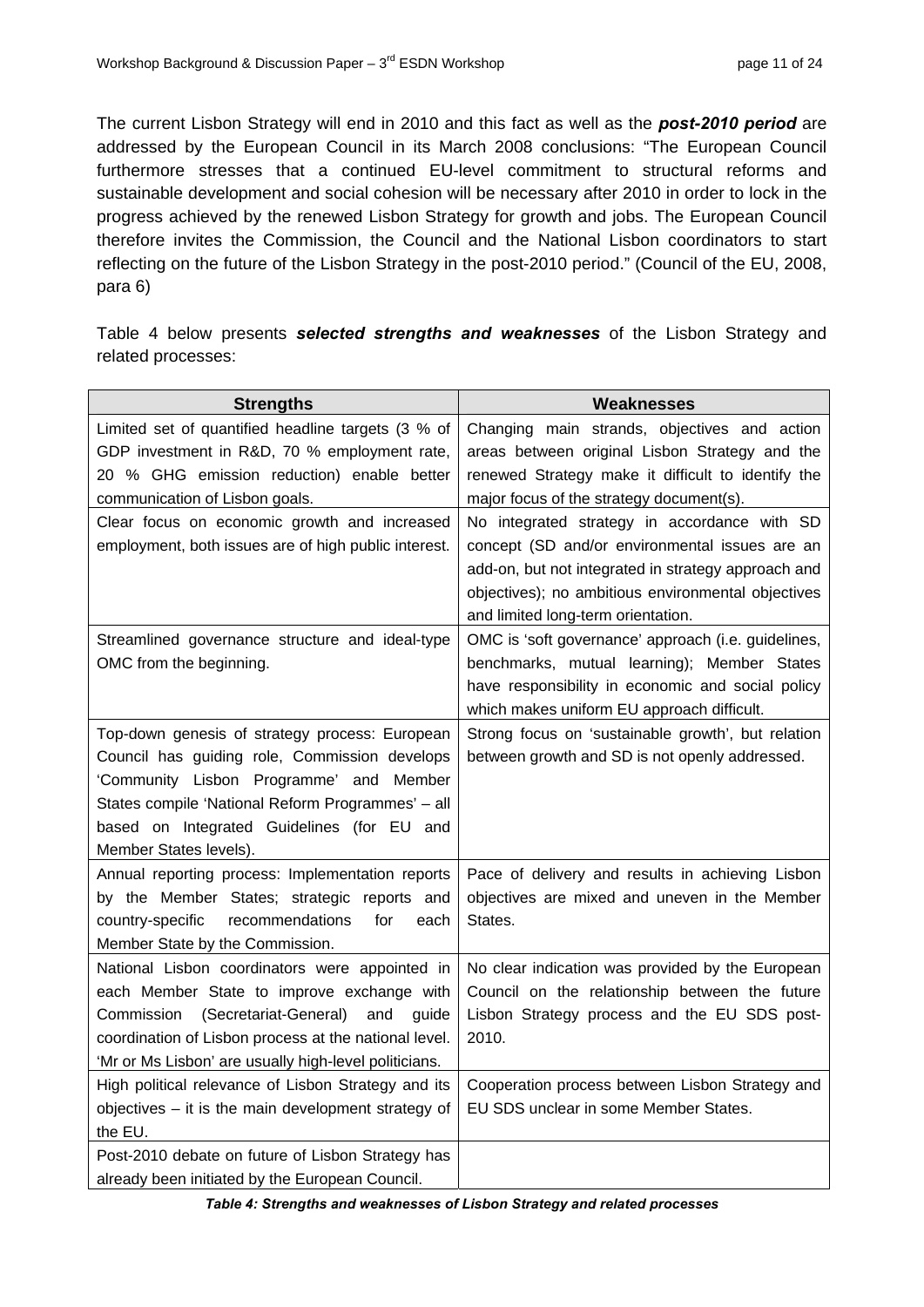## <span id="page-11-0"></span>**EU SDS**

At its meeting in Gothenburg in June 2001, the European Council agreed on the **first EU SDS**. The document was not only important for the preparation to the UN World Summit on Sustainable Development (SD) in Johannesburg in 2002 (Rio +10), but also in terms of addressing the economic, social and environmental objectives formulated in the EU Treaties. The Council Conclusions stated that the EU SDS "completes the Union's political commitment to economic and social renewal [and] adds a third, environmental dimension to the Lisbon strategy" (Council of he EU, 2001, para. 20). The first EU SDS defined four priority areas: (1) Combating (4) managing natural resources more responsibly. It aimed to improve policy coordination at the level of the Member States and thus the Council invited Member States to draw up their own national SD strategies (NSDSs) and underscored the importance of stakeholder consultation. Overall, the first EU SDS comprised 14 paragraphs on 4  $\frac{1}{2}$  pages in the Gothenburg Council conclusions and was regarded by many as temporary EU SDS (Steurer & Martinuzzi, 2005). The outlined the priority areas. It did not include, however, quantified and measurable targets nor a communication of the European Commission (2001), 'A Sustainable Development for a Better World', this more extensive document was only 'w elcomed' by the European Council. climate change, (2) ensuring sustainable transport, (3) addressing threats to public health, and strategy offered an overview of some general SD issues, a policy-making approach and shortly comprehensive implementation strategy. Alt hough the EU SDS was based on the

Based on the results of a public consultation process initiated in 2004, the European document that although several strategic initiatives had been started, "not enough progress has been achieved; unsustainable trends have ye t to start to reverse" (European Commission, 2005c, 4). In order to meet the challenges and to reverse negative trends, the European Council the EU will more effectively live up to its long-standing commitment to meet the challenges of SD" (Council of the EU, 2006b, para 4). Compared to the first EU SDS, the renewed strategy is more comprehensive and includes clearer governance and implementation provisions. Commission presented a review of the EU S DS in 2005. The Commission argued in this adopted the **renewed EU SDS** in June 2006 th at "sets out a single, coherent strategy on how

The renewed EU SDS includes 7 key challenges and thus adds three priority areas to the ones already identified in the first EU SDS. Moreover, each key challenge includes detailed objectives. The key challenges are: (1) Climate change and clean energy; (2) sustainable transport; (3) sustainable consumption and production [new]; (4) conservation and management training as well as research and development. Although still putting a focus on environmental issues, the renewed EU SDS tries to balance economic, social and environmental objectives relationship between economic growth (one of the main objectives of the Lisbon strategy) and 'operational objectives and targets' as well as 'actions' needed in order to achieve the set of natural resources; (5) public health; (6) social i nclusion, demography and migration [new]; and (7) global poverty and SD challenges [new]. Ad ditionally, the renewed EU SDS includes two cross-cutting policies that aim to contribute to the knowledge society, namely education and more evenly than has been the case previously. However, the strategy does not clarify the SD.

The renewed EU SDS also defines *policy guiding principles and ways for better policymaking*. Two issues are of great significance in this respect: On the hand, the integration of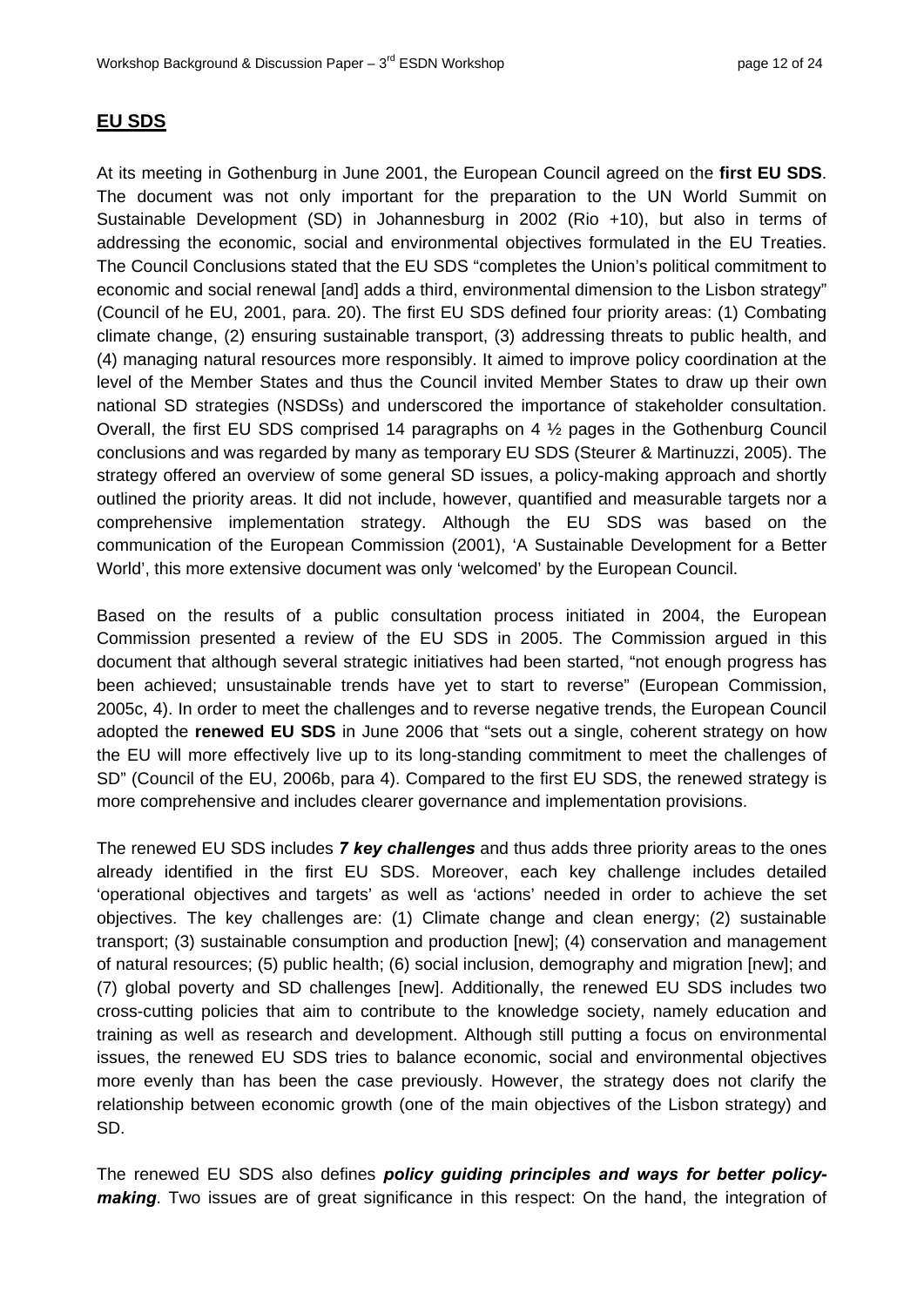sectoral policies and, on the other hand, a coherent approach for SD on all political levels. herefore, both horizontal (cross-sectoral integration) and vertical (integrated approach on all T levels) integration are prevailing governance principles of the EU SDS.

## What is also new in the EU SDS of 2006 is the *introduction of a governance cycle and outline of implementation processes*:

objectives of SD with the medium- to short-term goals of the Lisbon Strategy (i.e. growth, ompetitiveness and employment) needs to be solved. For the Member States, no country-c On the level of the EU, the renewed EU SDS outlines that the European Commission every two years will publish a progress report on the implementation of the strategy in the EU and the Member States. The *first progress report* was issued on 22 October 2007 (European Commission, 2007c) and was based on an SD indicator set and the Monitoring Report of Eurostat as well as on the national reports on implementing the EU SDS. In this progress report, the Commission (2007c, 3) argues that "relatively modest progress on the ground" has been achieved, although it is acknowledged that "policy initiatives at both EU and Member States level" are more encouraging, particularly on climate change and sustainable energy use. The report further remarks that one can discern increasing convergence between the different actors (e.g. EU, Member States, businesses, NGOs, etc) on various priorities. Nevertheless, crosssectoral policy integration is identified as one of the major challenges that still needs to be addressed on all political levels. At the EU level, the challenge to integrate the long-term specific recommendations are provided in the progress report or related documents.

The European Council in its December meeting will review progress and priorities of the EU SDS every two years, also "taking account of priorities under the Lisbon Strategy for growths and jobs" (Council of the EU, 2006b, para 38). *In December 2007, the Council for the first time reviewed the EU SDS and presented the following conclusions* (Council of the EU, 2007b, para 56):

- The objectives and priorities of the EU SDS' seven key challenges remain fully valid and thus "the main focus should be on effective implementation at all levels";
- The EU SDS and the NSDSs "need to be linked up more closely";
- The governance structure and tools of the strategy (particularly monitoring progress and sharing best practices) must be fully used and strengthened;
- The EU's integrated climate and energy policy, the approach to sustainable management of natural resources, the protection of biodiversity and ecosystems as well as sustainable production and consumption are among "the drivers for achieving objectives under both the EU SDS and the Lisbon Strategy";
- A continued move towards more sustainable transport and environmentally-friendly transport modes is crucial.

whether a comprehensive review of the strategy is necessary. The next progress report of the Commission is due in June 2009, followed by a review of the European Council. The renewed EU SDS states that the Council at the latest in 2011 will decide

On the level of the Member States, the EU SDS claims that all Member States should have developed *NSDSs* by June 2007 and that further revisions should be undertaken in light of the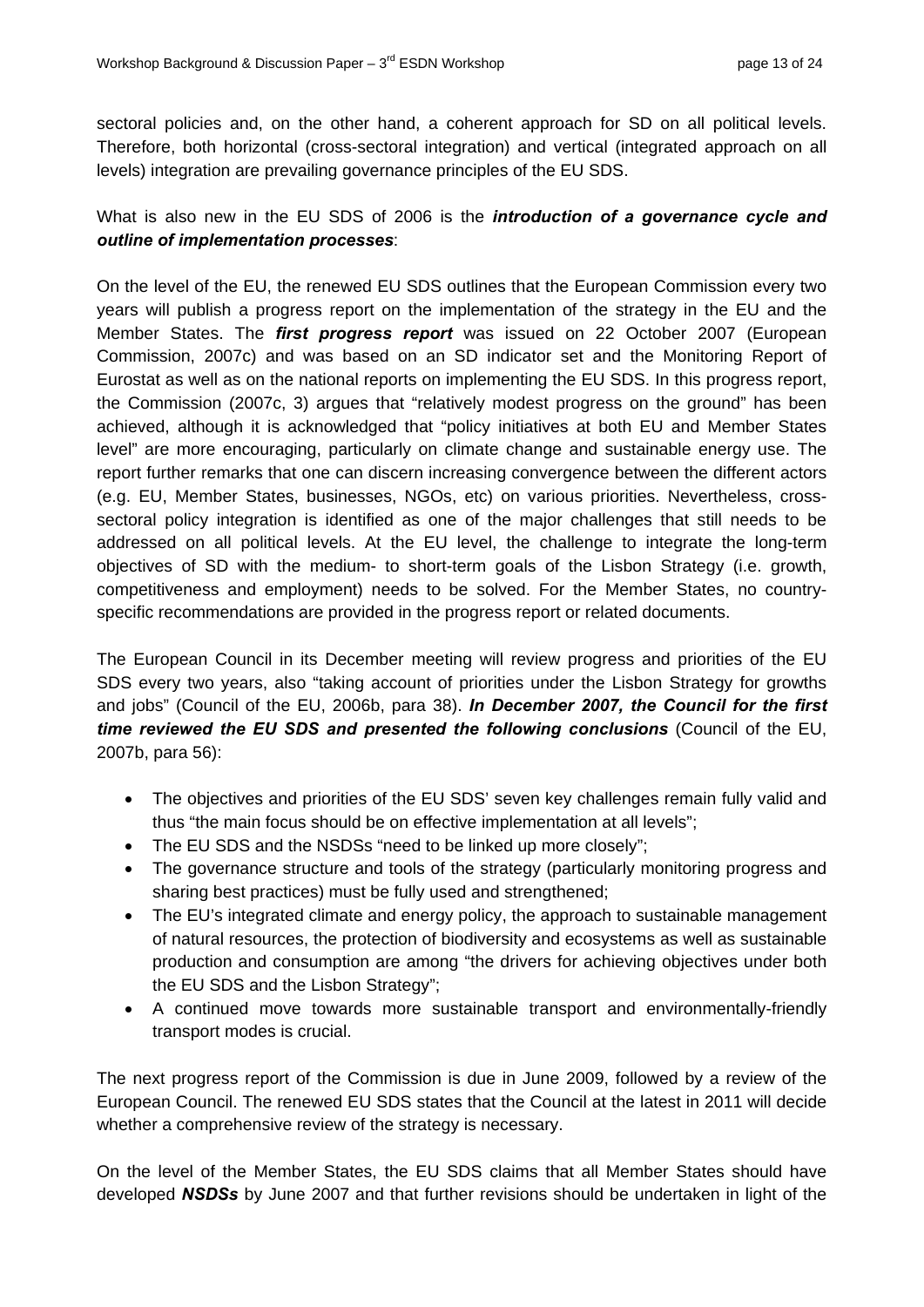renewed EU SDS. Based on information available to the ESDN Office, 25 EU Member States currently have adopted an NSDS. The remaining two Member States have the following status: Bulgaria is at the moment preparing its first NSDS and the Netherlands have decided not to prepare a separate NSDS document, but rather develop a 'strategic approach for SD'. NSDSs well before the renewed EU SDS (most around 2002, some have adopted revised NSDSs later). Several Member States have revised their NSDSs after the renewed EU SDS was Generally, it is important to note that most Member States have developed and adopted their adopted and have included its objectives (e.g. Finland and France). Currently, about 14 Member States are in the process of revising their NSDSs and thus aim to bring them in line with the objectives of the EU SDS.

The EU SDS also asked the Member States to appoint a national representative acting as 'SDS Focal Point'. In order to foster the exchange between the European Commission (particularly with the Secretariat-General that is responsible for the EU SDS) and the Member States, the *'SDS Coordinators Group'* was established in late 2006. However, only two meetings have been held so far: One in November 2006 on the mandate of the Group and the main tasks of the coordinators and one in February 2007 about the organisation of the national progress reporting. The list of appointed SDS coordinators<sup>1</sup> reveals that 19 Member States have appointed one and eight Member States two SDS coordinators, summing up to 35 SDS coordinators in the 27 Member States who are all public administrators. The institutional affiliation of the SDS coordinators is summarised in Figure 2 below and shows that more than 50 % come from environmental ministries.



*Figure 2: Institutional affiliation of SDS coordinators in the 'SDS Coordinators Group'* 

 $\overline{a}$ 

 $1$  The list of SDS coordinators was made available to the ESDN Office in early 2007.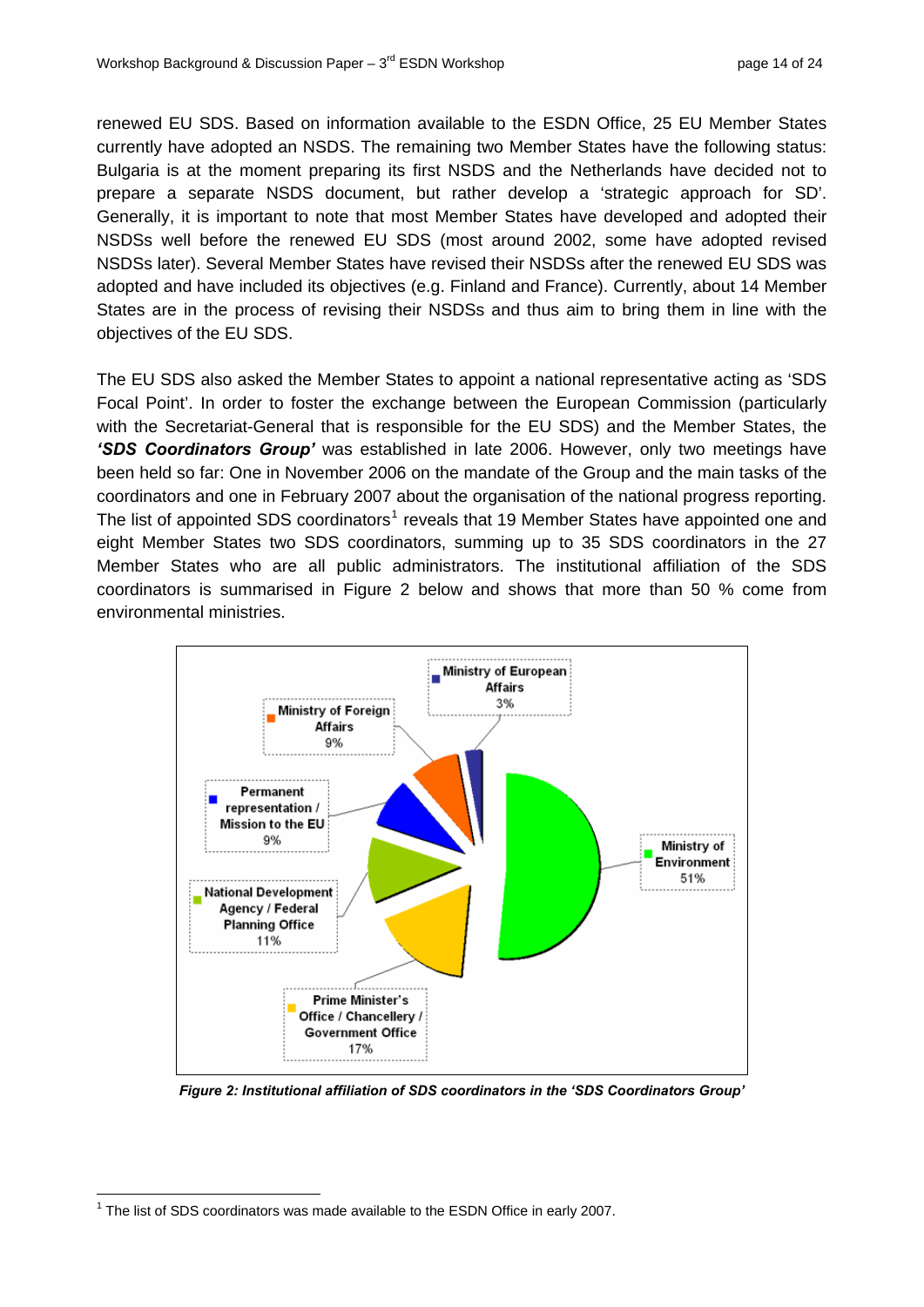The SDS Coordinators Groups also agreed upon the template which was voluntarily used by a majority of Member States in compiling their *national progress reports* which were submitted to the European Commission in June-July 2007(they can be downloaded by following this link).

*Voluntary peer reviews* of NSDSs are also envisaged by the renewed EU SDS in order to review the strategy and identify examples of good policies and practices. The Commission provided match-funding for national peer reviews. However, so far only two Member States have organised a peer review process of their NSDSs, namely France in 2004-05 (peer countries: Belgium, Ghana, Mauritius and UK) and the Netherlands in 2006-07 (peer countries: Finland, Germany and South Africa). Therefore, only a small number of Member States has been involved in NSDS peer reviews so far.

Table 5 below shows *selected strengths and weaknesses* of the renewed EU SDS and related processes:

| <b>Strengths</b>                                                                                       | <b>Weaknesses</b>                                                                           |
|--------------------------------------------------------------------------------------------------------|---------------------------------------------------------------------------------------------|
| Compared to first EU SDS (Gothenburg Strategy),                                                        | Only very general description of link between EU                                            |
| the renewed EU SDS is a more comprehensive                                                             | <b>SDS</b><br>Strategy;<br>Lisbon<br>clarification<br>and<br>οf                             |
| document and outlines clearer governance and                                                           | relationship between growth and SD is missing.                                              |
| implementation provisions ('governance cycle').                                                        |                                                                                             |
| Key challenges include detailed<br>'operational                                                        | Quantified targets only in some of the key                                                  |
| objectives and targets' as well as 'actions'.                                                          | (i.e.<br>climate<br>change,<br>challenges<br>sustainable                                    |
|                                                                                                        | transport, natural resources, social inclusion, global                                      |
|                                                                                                        | poverty) but not in all; no quantified goals in the                                         |
|                                                                                                        | cross-cutting policies.                                                                     |
| Aims<br>balance<br>economic,<br>social<br>to<br>and                                                    | Horizontal integration is identified<br>as<br>major                                         |
| objectives<br>environmental<br>(cross-sectoral<br>or                                                   | challenge, however, no clear strategic framework is                                         |
| horizontal integration).                                                                               | provided of how to address this challenge; still                                            |
|                                                                                                        | major emphasis on environmental issues.                                                     |
| Addresses policy coherence of SD issues on all                                                         | Link between objectives of renewed EU SDS and                                               |
| political levels (vertical integration).                                                               | NSDSs rather weak (most NSDSs adopted before                                                |
|                                                                                                        | renewed EU SDS); links to be improved with                                                  |
|                                                                                                        | forthcoming NSDSs revisions. No clear indication<br>about the role of sub-national levels.  |
|                                                                                                        |                                                                                             |
| Improved<br>of<br>system<br>reporting:<br>progress<br>Commission progress report and national progress | Only very few voluntary peer reviews and external<br>evaluations of NSDSs in Member States. |
| reports compiled biannually.                                                                           |                                                                                             |
| SDS coordinator appointed in each Member States                                                        | Few and irregular meetings between Secretariat-                                             |
| in order to improve exchange with the European                                                         | General and SDS Coordinators Group; public                                                  |
| Commission (Secretariat-General)                                                                       | administrators as SDS coordinators (lower level                                             |
|                                                                                                        | than most Lisbon coordinators).                                                             |
|                                                                                                        | EU SDS lacks effective implementation 'on the                                               |
|                                                                                                        | ground' at the various political levels.                                                    |
|                                                                                                        | Although European Council refers to EU SDS as                                               |
|                                                                                                        | overall framework for Lisbon Strategy, the political                                        |
|                                                                                                        | relevance of the EU SDS is rather low.                                                      |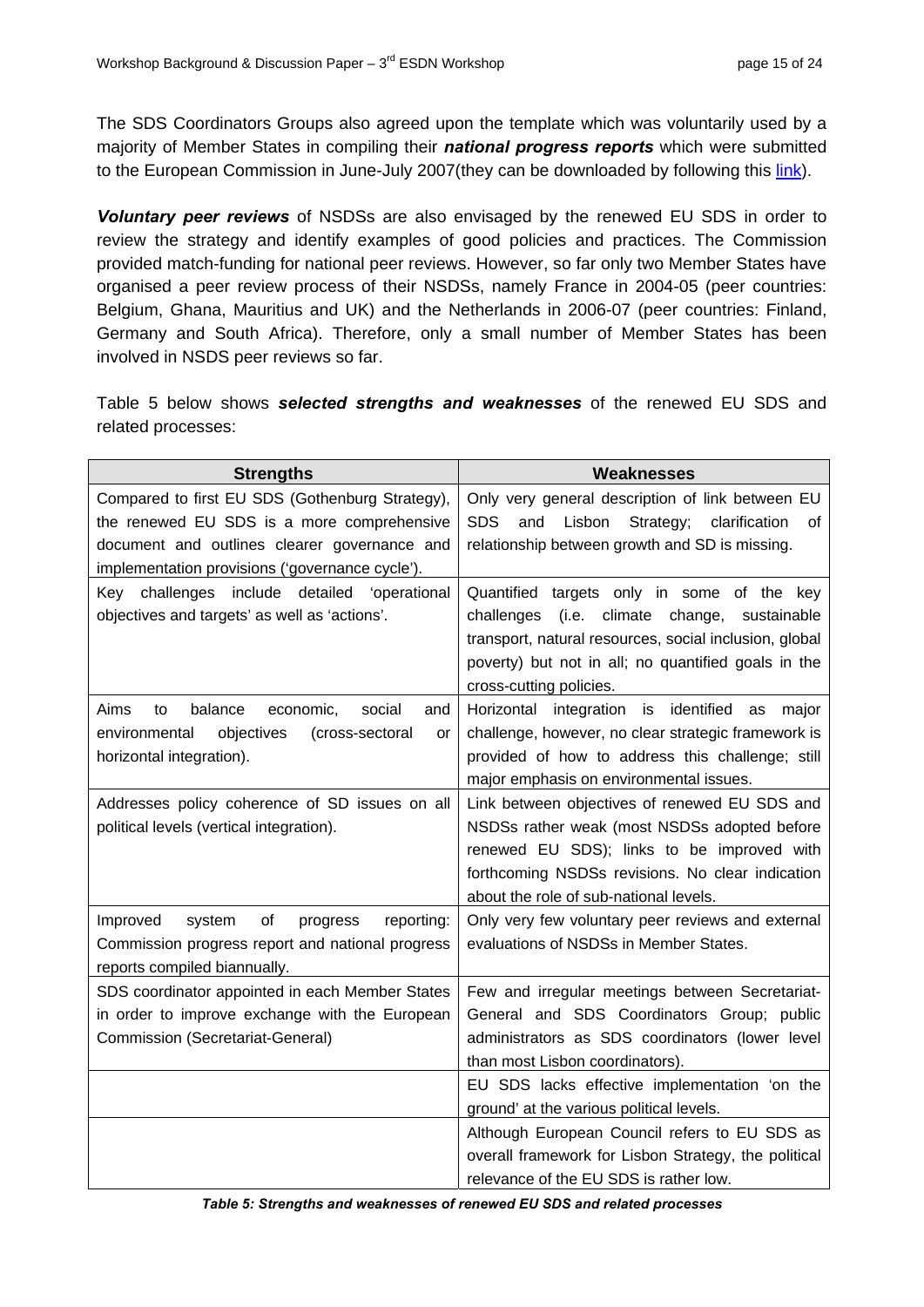# <span id="page-15-0"></span>**Similarities and differences between Lisbon and EU SDS processes**

In Table 6 below, we provide an overview of important similarities and differences between the Lisbon and the renewed EU SDS processes.

|                                  | <b>Re-launched</b>                                                                  | <b>Renewed EU SDS Process</b>                                                           |
|----------------------------------|-------------------------------------------------------------------------------------|-----------------------------------------------------------------------------------------|
|                                  | <b>Lisbon Process</b>                                                               |                                                                                         |
| <b>Main EU strategy</b>          | Re-launched Lisbon Strategy (2005)                                                  | Renewed EU SDS (2006)                                                                   |
| <b>European Council</b>          | March Council                                                                       | December Council                                                                        |
| discussion                       |                                                                                     |                                                                                         |
| Responsible unit at              | Secretariat-General                                                                 | Secretariat-General                                                                     |
| <b>European Commission</b>       |                                                                                     |                                                                                         |
| <b>National strategy</b>         | National Reform Programmes (NRPs),                                                  | National SD Strategies (NSDSs), long-term                                               |
| documents                        | mid-term strategies - strong link to Lisbon                                         | strategies - weak link to renewed EU SDS                                                |
|                                  | Strategy (top-down genesis)                                                         | (most NSDSs were developed before the                                                   |
|                                  | Aims to improve competitiveness and                                                 | EU SDS)<br>Aims to achieve SD, quality of life and well-                                |
| <b>Orientation</b>               | achieve economic growth and increased                                               | being in Europe in the long-term.                                                       |
|                                  | employment in Europe in the medium- to                                              |                                                                                         |
|                                  | short-term.                                                                         |                                                                                         |
| <b>Major objectives/priority</b> | 3 main strands (2005)                                                               | 7 key challenges (2006):                                                                |
| areas (incl. SD issues)          | Knowledge and innovation for<br>growth                                              | Climate change and clean energy<br>$\bullet$<br>Sustainable transport<br>$\bullet$      |
|                                  | Making Europe a more attractive<br>$\bullet$                                        | Sustainable<br>production<br>and<br>$\bullet$                                           |
|                                  | place to invest/work                                                                | consumption                                                                             |
|                                  | Creating more and better jobs                                                       | Conservation and management of<br>$\bullet$                                             |
|                                  | 4 priority areas (2006)                                                             | natural resources<br>Public health                                                      |
|                                  | Investing more in knowledge and<br>innovation                                       | $\bullet$<br>Social inclusion, demography and<br>$\bullet$                              |
|                                  | Unlocking business potential<br>$\bullet$                                           | migration                                                                               |
|                                  | employment<br>Increasing                                                            | Global poverty and SD challenges<br>$\bullet$                                           |
|                                  | opportunities<br>priority<br>for                                                    |                                                                                         |
|                                  | categories                                                                          |                                                                                         |
|                                  | Energy policy/climate change<br>Several SD issues broadly referred to in            |                                                                                         |
|                                  | re-launched Lisbon Strategy:                                                        |                                                                                         |
|                                  | Eco-innovation<br>and<br>eco-                                                       |                                                                                         |
|                                  | technology                                                                          |                                                                                         |
|                                  | Natural resources                                                                   |                                                                                         |
|                                  | Energy efficiency<br>Biodiversity                                                   |                                                                                         |
|                                  | Sustainable<br>production<br>and                                                    |                                                                                         |
|                                  | consumption                                                                         |                                                                                         |
| <b>Horizontal policy</b>         | Focus on economic and employment                                                    | Aims to balance economic, social and                                                    |
| integration                      | trajectories and policies; no ambitious                                             | environmental<br>objectives,<br>with<br>an                                              |
|                                  | environmental objectives. No integrated<br>strategy approach in accordance with SD. | emphasis on the latter two. No clarification<br>of relationship between economic growth |
|                                  |                                                                                     | and SD.                                                                                 |
| <b>Vertical policy</b>           | Top-down genesis: Lisbon Strategy was                                               | Bottom-up genesis: Most NSDSs preceded                                                  |
| integration - genesis of         | adopted first, NRPs in Member States                                                | the renewed EU SDS of 2006; revised                                                     |
| process                          | followed (based on 'integrated guidelines'                                          | NSDSs from 2006 onwards will be brought                                                 |
|                                  | to guarantee common goals).                                                         | in line with EU SDS objectives.                                                         |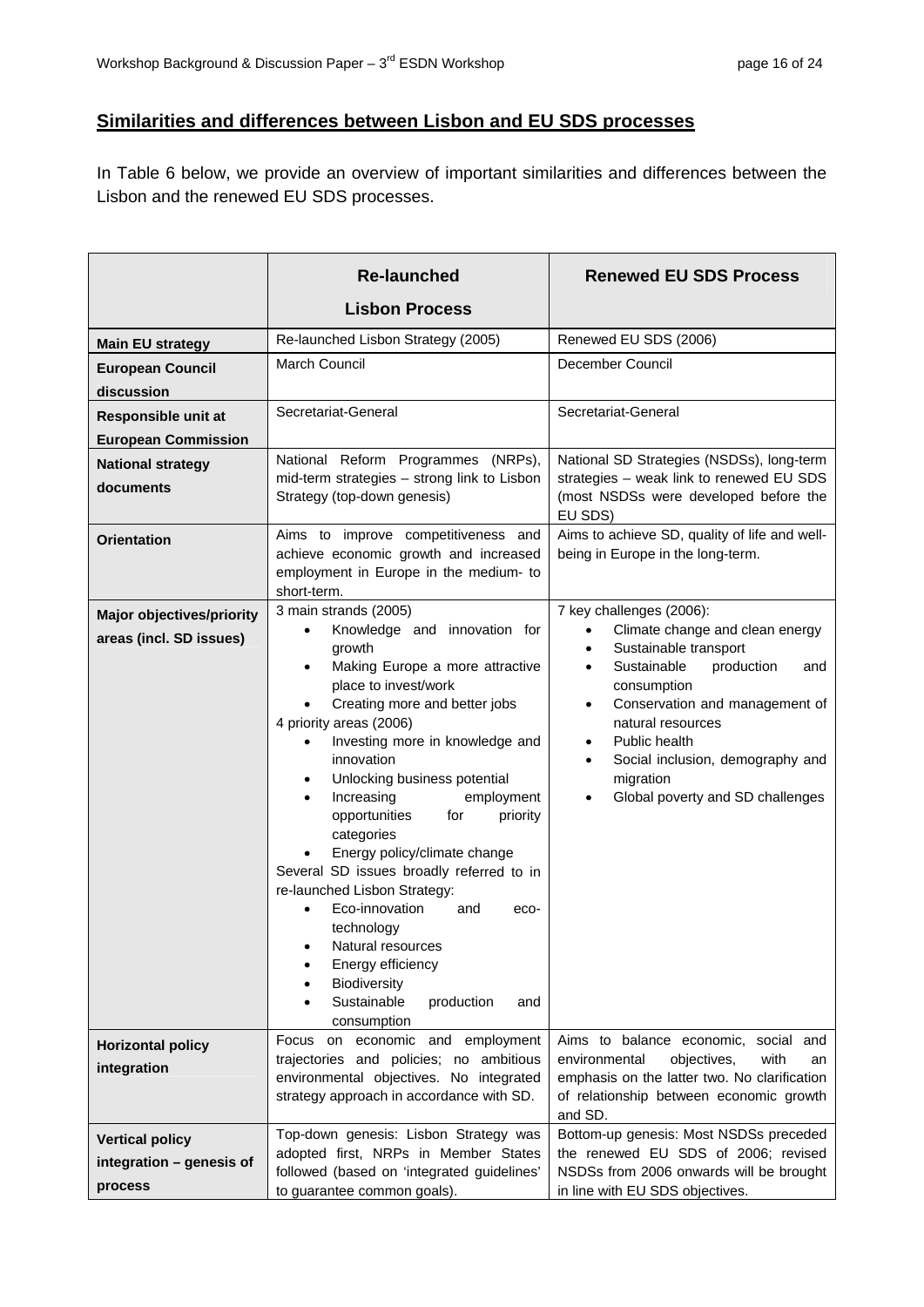| <b>Coordination between</b><br><b>EU &amp; member States</b> | Group of Member States coordinators<br>(Lisbon<br>coordinators)<br>chaired<br>by<br>Secretariat-General.                                                                                                                                                                                                                                          | Group of Member States coordinators<br>(SDS Coordinators Group) chaired by<br>Secretariat-General.                                                                                                                                                                                            |
|--------------------------------------------------------------|---------------------------------------------------------------------------------------------------------------------------------------------------------------------------------------------------------------------------------------------------------------------------------------------------------------------------------------------------|-----------------------------------------------------------------------------------------------------------------------------------------------------------------------------------------------------------------------------------------------------------------------------------------------|
| Governance type                                              | Ideal-type OMC from the beginning:<br>country-specific recommendations<br>and<br>'points to watch' for each Member State,<br>paired with annual visits of Commission<br>representatives to each Member State;<br>high-level committees<br>European<br>in<br>Economic<br>Commission<br>(e.g.<br>Policy<br>Committee, Social Protection Committee). | Increasingly develops into 'light form' of<br>OMC (progress reports, indicators, peer<br>reviews, etc); however, no high-level<br>committees in European Commission (e.g.<br>no SD or environmental policy committee);<br>no country-specific recommendations and<br>visits to Member States. |
| Governance cycle                                             | 3 years                                                                                                                                                                                                                                                                                                                                           | 2 years                                                                                                                                                                                                                                                                                       |
| <b>Progress reporting</b>                                    | Annual ('Lisbon package')                                                                                                                                                                                                                                                                                                                         | Bi-annual                                                                                                                                                                                                                                                                                     |
| period on EU and                                             |                                                                                                                                                                                                                                                                                                                                                   |                                                                                                                                                                                                                                                                                               |
| <b>Member States level</b>                                   |                                                                                                                                                                                                                                                                                                                                                   |                                                                                                                                                                                                                                                                                               |
| Responsible ministry at                                      | Ministry of Economic Affairs                                                                                                                                                                                                                                                                                                                      | Ministry of Environment                                                                                                                                                                                                                                                                       |
| the national level (most                                     |                                                                                                                                                                                                                                                                                                                                                   |                                                                                                                                                                                                                                                                                               |
| often)                                                       |                                                                                                                                                                                                                                                                                                                                                   |                                                                                                                                                                                                                                                                                               |
| 2010<br>Update/review of<br>strategy                         |                                                                                                                                                                                                                                                                                                                                                   | 2011<br>2009<br>&<br>(possibly)<br>(review)<br>comprehensive review)                                                                                                                                                                                                                          |

*Table 6: S imilarities and differences between Lisbon and EU SDS processes* 

Based on the comparison in Table 6, one can trace (a) *institutional interfaces*, (b) *interfaces*  of content and (c) procedural similarities. Generally, there are only limited institutional interfaces, some interfaces regarding the content of both strategies and many procedural similarities. We briefly describe these issues below:

### *(a) Institutional interface s:*

At the EU level, institutional interfaces of both strategy processes exist: In the European Commission, the Secretariat-General is responsible for both strategies. Moreover, both strategies are discussed in the European Council, however, at different council meetings. In contrast, there is a lack of institutional interface in most EU Member States, because separate government ministries are responsible for the Lisbon Strategy and the EU SDS.

### *(b) Interfaces of conten t:*

Both strategies cover economic, social and environmental issues, however, with different strengths and orientations: Whereas the Lisbon Strategy is mainly concerned with economic and employment issues, the EU SDS tries to balance the three pillars of SD but focuses mainly on environmental and social issues. One of the main shortcomings of both strategies is that the relationship between economic growth and SD is not clarified.

When looking at the major objectives and priority areas of both strategies, one can detect three main interface topics: (i) Measures against climate change and energy issues (clean energy, energy efficiency), (ii) sustainable production and consumption (including eco-innovation and eco-technology) and (iii) sustainable management of natural resources.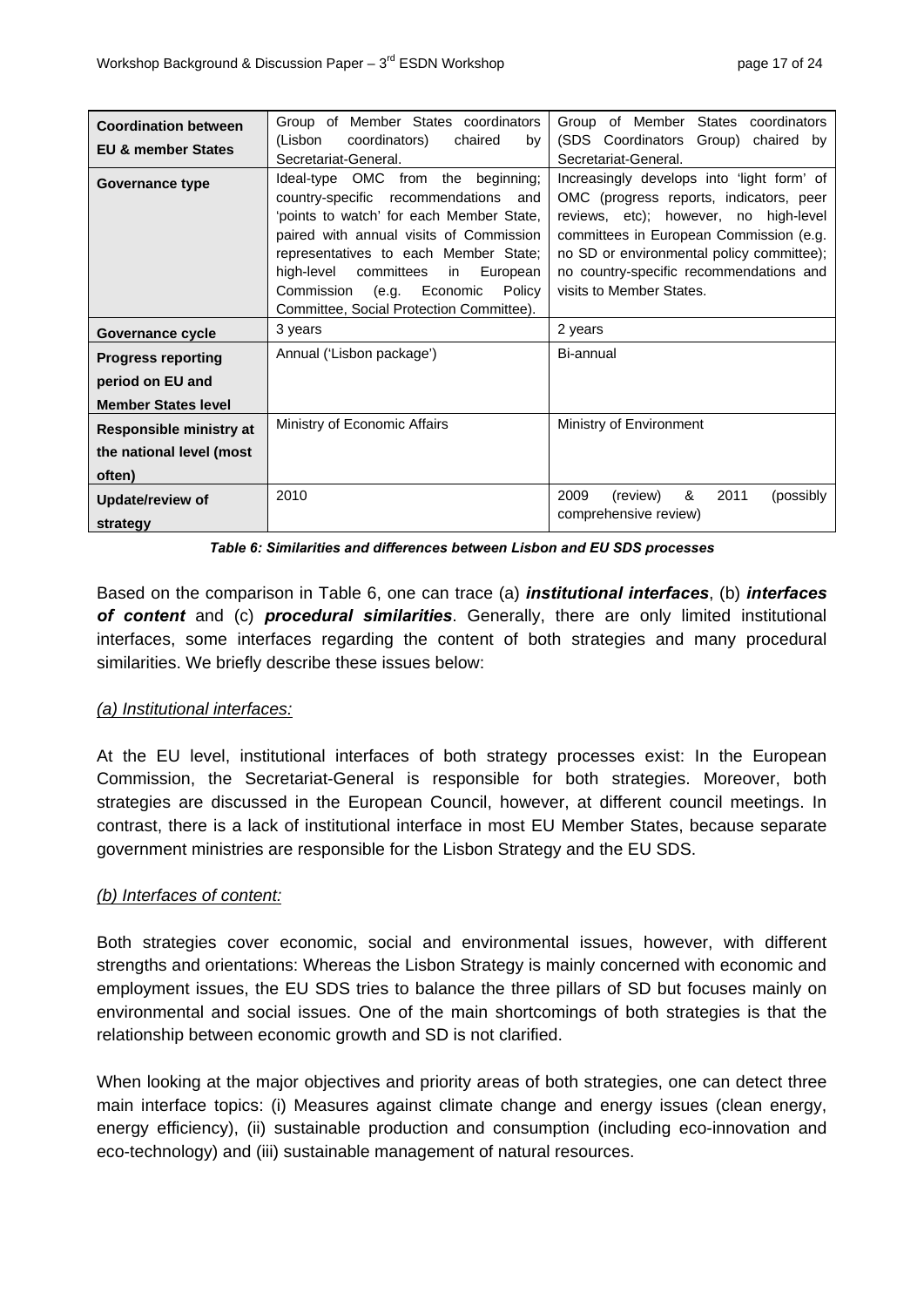#### <span id="page-17-0"></span>*(c) Procedural similarities*

There are many proced ural similarities in both strategy proce sses:

- Both processes are led by re-launched or renewed EU strategies;
- National progra mmes or strategies should help t o reach the European objectives; however, the Lis bon process has a top-town genesis (i.e. Lisbon Strategies was adopted first, NRPs are based on 'integrated guidelines') wh ereas the EU SDS process has a bottom-up genesis (i.e. most NSDSs developed before renewed EU SDS, only revised NSDSs from 2006 will be brought in line with EU SDS objectives);
- Similar coordination mechanisms are established between EU and the Member States (i.e. group of Member States coordinators chaired by Secretariat-General);
- 'Open method of coordination' is prevailing governance type in both strategy processes, although there are different starting points in both processes: economic and social policy are responsibility of Member States (Lisbon), however, environmental policy is largely made at the EU level (EU SDS);
- Governance cycle was established in both strategy processes, however, with different time periods;
- Both strategy processes have introduced a progress reporting scheme (annual in Lisbon, bi-annu al in EU SDS process), and
- Update and review processes are foreseen for both strategies.

### **Discussion questions**

We propose to discuss the following questions in the plenary discussion of the workshop's morning session:

- *→ What are the main strengths and weaknesses of the Lisbon Strategy and the EU SDS in terms of (a) content, (b) political and communicative aspects, and (c) organisational and institutional issues?*
- *→ What are the concrete contributions of the Lisbon Strategy and the EU SDS to achieve SD in Europe? Which trade-offs between the objectives of both strategies do exist?*
- *→ What do you regard as the most important interfaces and strongest differences of the two strategies?*

### **Two scenarios of the future strategic development in the EU**

As pointed out above, discussions about the future strategic development in the EU have already begun. This is mainly due to the fact that the Lisbon Strategy period will terminate in 2010. Moreover, review processes of the Lisbon Strategy and the EU SDS are imminent in the coming years. Therefore, a discussion about the interface and future of the Lisbon process and the EU SDS is necessary and timely.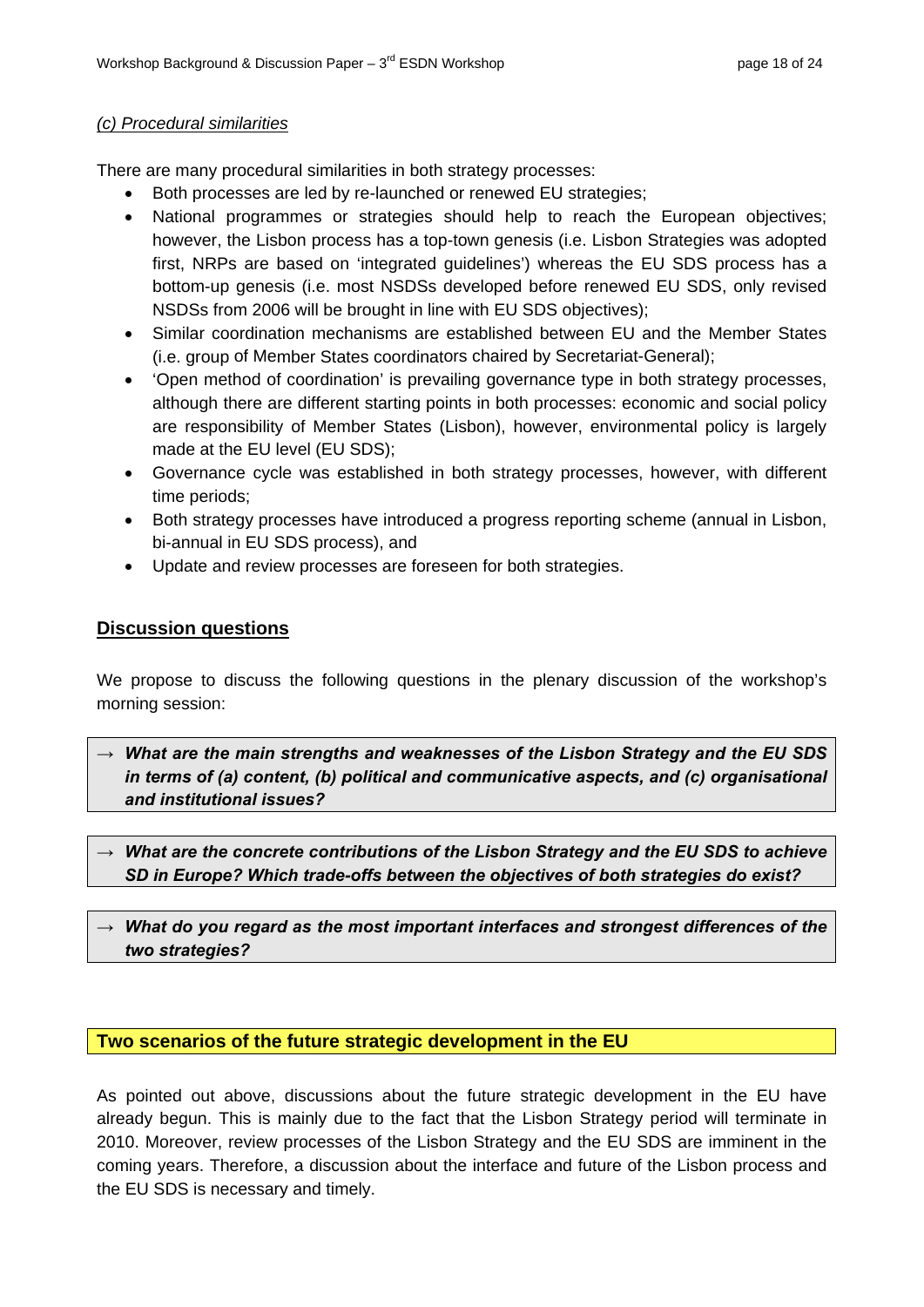<span id="page-18-0"></span>In Figure 3 below, we provide an overview of options for the Lisbon Strategy and EU SDS in a post-2010 scenario:



*Figure 3: Options for EU strategies post-2010* 

For the workshop discussions, we selected the two most likely scenarios for a discussion about the strategic role of SD post-2010: Scenario 1 is about one overarching EU development the post-Lisbon Strategy and future EU SDS. For each scenario, we list several opportunities and threats, particularly from the SD point of view<sup>2</sup>. strategy, consolidating Lisbon and EU SDS objectives; Scenario 2 are two parallel strategies, i.e.

questions. Each working group of the workshop's afternoon session will discuss one scenario and related

## **<u>Scenario 1: Overarching EU development strategy</u>**

This scenario assumes that one overarching EU development strategy will be established post-2010. This strategy would be an integrated development strategy that is based on the EU Treaty objective (Art. 2) "to promote economic and social progress and a high level of employment and to achieve a balanced and sustainable development", and consolidates the objectives of the

 2 This section is partly based on an internal paper of a working group within the ESDN Steering Group on the future development of the Lisbon Strategy and the EU SDS.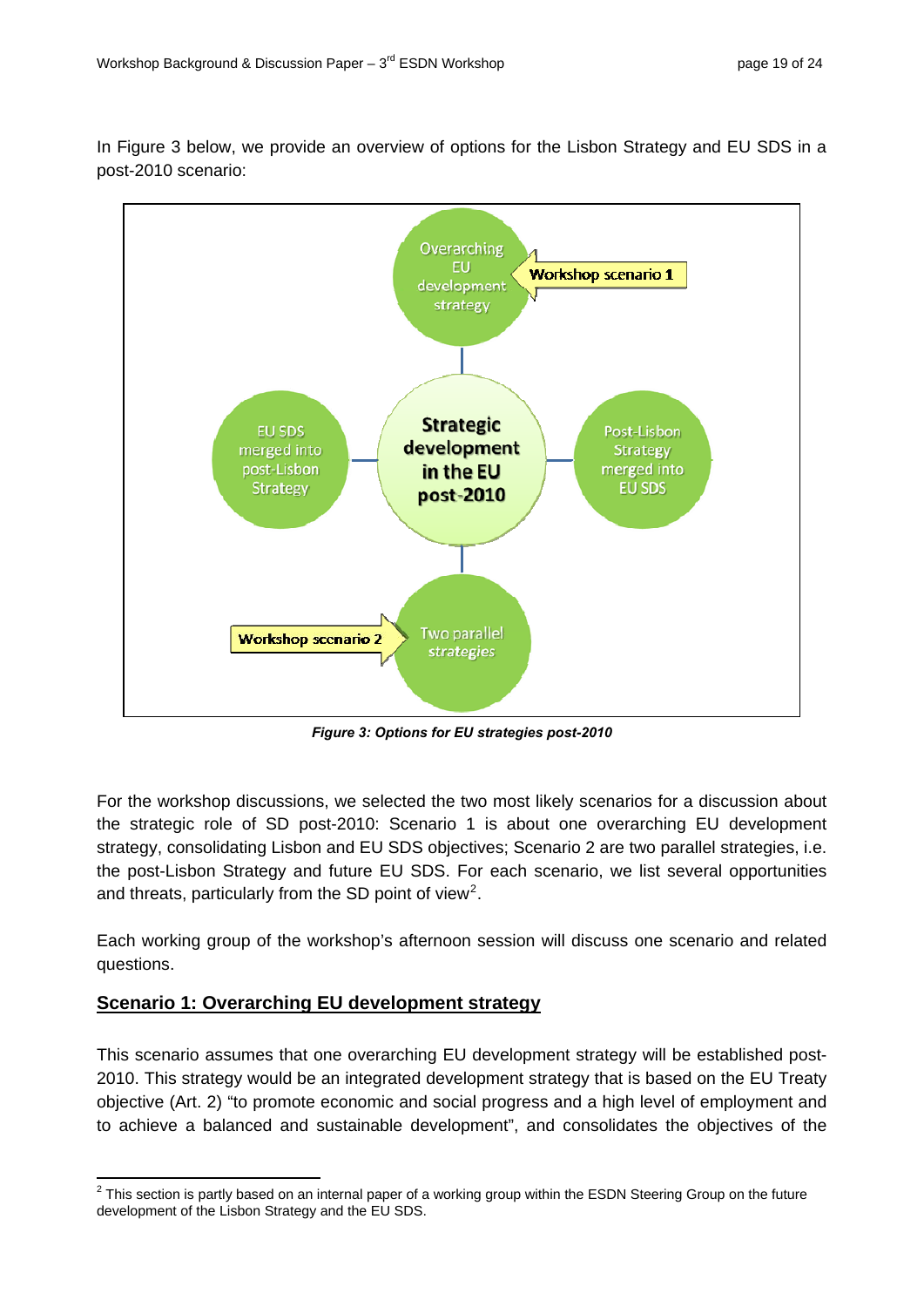Lisbon Strategy and the EU SDS. In Table 7 below, we list opportunities and threats of Scenario 1:

| <b>Opportunities</b>                                   | <b>Threats</b>                                         |
|--------------------------------------------------------|--------------------------------------------------------|
| Elaboration of a coherent and integrated 'master       | Various preconditions are necessary (e.g. political    |
| plan' that enables definition of one common            | will, integrated and strategic approach, cooperation   |
| strategic goal and clear implementation provisions     | among policy-makers/public administrators from         |
| on all political levels.                               | different sectors, etc) to consolidate both strategies |
|                                                        | and ensure the importance of SD.                       |
| Possibility to address all dimensions of SD in one     | Lack of political will to establish an integrated      |
| integrated strategy, in particular to address the      | overarching strategy that is based on SD.              |
| relation between growth and SD.                        |                                                        |
| Increase the importance of SD and intensify            | Losing EU SDS may also imply to lose specific          |
| mainstreaming of the SD concept into EU policies       | focus of environmental policy requirements.            |
| (comprehensive cross-sectoral integration).            |                                                        |
| Intensified political communication of SD as a         | Lacking a clear focus in the objectives of the         |
| principle of strategic development in the EU.          | overarching development strategy: Addressing all       |
|                                                        | integrated dimensions of SD may imply to               |
|                                                        | formulate unspecific and immeasurable goals.           |
| Improved capacity-building for SD in sectoral policy   | How to address potential trade-offs, e.g. between      |
| (not only environmental policy<br>fields<br>takes      | economic growths and SD? How to ensure that            |
| responsibility for SD).                                | issues of competitiveness and innovation do not        |
|                                                        | take the lead over SD in general?                      |
| Better communication and 'marketing' of one            | Overarching EU development strategy needs              |
| integrated strategy (difficult to re-popularise Lisbon | complimentary strategic approach in the Member         |
| Strategy; EU SDS is lacking attention).                | States to achieve meaningful results.                  |
| Simplification of monitoring and reporting: Instead    | Overall strategic objective may remain the Lisbon      |
| of two monitoring and reporting cycles, only one       | goals.                                                 |
| cycle that comprises integrated SD objectives.         |                                                        |

#### *Table 7: Opportunities & threats of Scenario 1*

## *Discussion questions for Working Group 1*

*→ What do you consider as the most important opportunities and threats of having one overarching EU development strategy?* 

*→ Which themes and topics must be considered in an overarching EU development strategy? How to address potential trade-offs between economic growth and SD?* 

*→ Which institutions, procedural provisions and governance structures are necessary for an overarching EU development strategy?*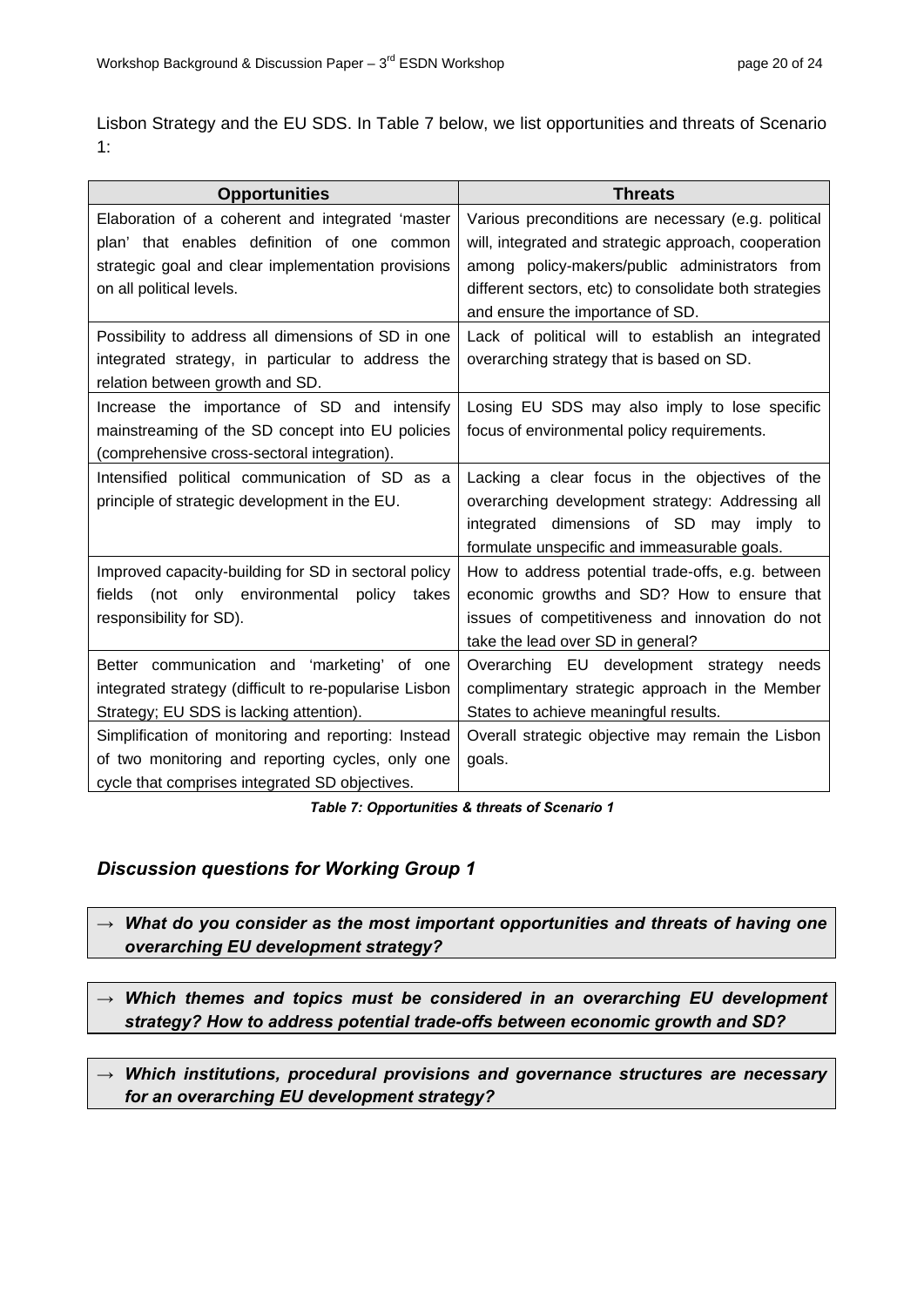# <span id="page-20-0"></span>**Scenario 2: Two parallel strategies**

Scenario 2 assumes that there will still be two strategies, a post-Lisbon Strategy (focusing on growth and employment) and a future EU SDS (aiming to balance economic, social and environmental issues). In Table 8 below, we list opportunities and threats of Scenario 2:

| <b>Opportunities</b>                                                                                                                                                                                        | <b>Threats</b>                                                                                                                                                                                    |
|-------------------------------------------------------------------------------------------------------------------------------------------------------------------------------------------------------------|---------------------------------------------------------------------------------------------------------------------------------------------------------------------------------------------------|
| Most pragmatic and 'easiest' option.                                                                                                                                                                        | Political relevance of future EU SDS (and SD<br>issues) still lower in comparison to post-Lisbon<br>Strategy.                                                                                     |
| The European Council could discuss the EU SDS<br>and SD issues in a separate council meeting.                                                                                                               | Future EU SDS will still focus primarily on<br>environmental issues; most relevant economic and<br>social issues are included in post-Lisbon Strategy.                                            |
| EU SDS represents an important source<br>οf<br>legitimacy for 'SD community'.                                                                                                                               | Post-Lisbon Strategy focuses solely on economic<br>and employment issues; SD and/or environmental<br>issues have only minor significance.                                                         |
| With separate EU SDS, better integration of all<br>three pillars of SD may be possible: Clarifying the<br>relationship between economic growth and SD (i.e.<br>what kind of growth is really sustainable?). | Future EU SDS still lacks structures and provisions<br>for cross-sectoral and vertical integration.                                                                                               |
| Establishing clear provisions for cross-sectoral and<br>vertical integration in line with SD concept.                                                                                                       | Uncoordinated monitoring and reporting process<br>between the two strategy processes.                                                                                                             |
| Visibility of EU SDS could be increased by defining<br>objectives<br>and<br>clearer<br>focus<br>less<br>on<br>implementation 'on the ground'.                                                               | Coordination process of post-Lisbon Strategy and<br>future EU SDS in the Member States remains low<br>in several Member States.                                                                   |
| Developing quantified and measurable targets for<br>major objectives in both strategies.                                                                                                                    | How to address challenges arising from increasing<br>globalisation and the current financial crises? How<br>to take into account internal and external factors<br>more comprehensively?           |
| Improved coordination between EU SDS and<br>NSDS objectives and processes.                                                                                                                                  | High-level committees at the EU level for Lisbon<br>Strategy (e.g. Economic Policy Committee, Social<br>Protection Committee), but no high-level committee<br>for SD and/or environmental policy. |
| Improved coordination between future EU SDS and<br>post-Lisbon<br>Strategy<br>regarding<br>institutional<br>structures and governance, content, monitoring,<br>etc.                                         |                                                                                                                                                                                                   |

*Table 8: Opportunities & threats of Scenario 2*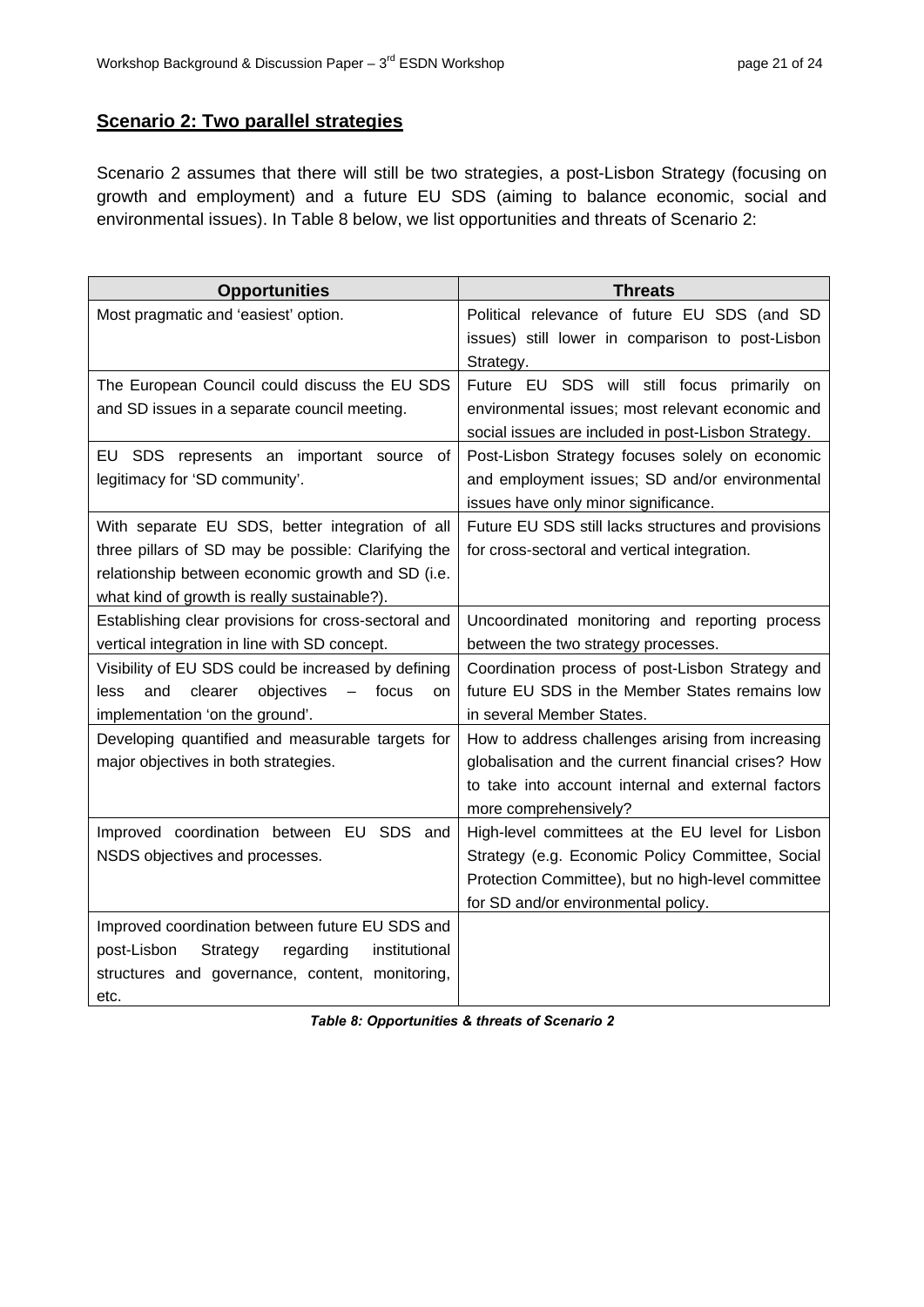### <span id="page-21-0"></span>*Discussion questions for Working Group 2*

- *→ What do you consider as the most important opportunities and threats of having two parallel strategies (post-Lisbon Strategy and future EU SDS)?*
- *→ Which themes and topics should be in the focus of the post-Lisbon Strategy and the future EU SDS respectively? How to address potential trade-offs between economic growth and SD?*
- *→ Which institutions, procedural provisions and governance structures are necessary for a good coordination between the post-Lisbon Strategy and future EU SDS processes?*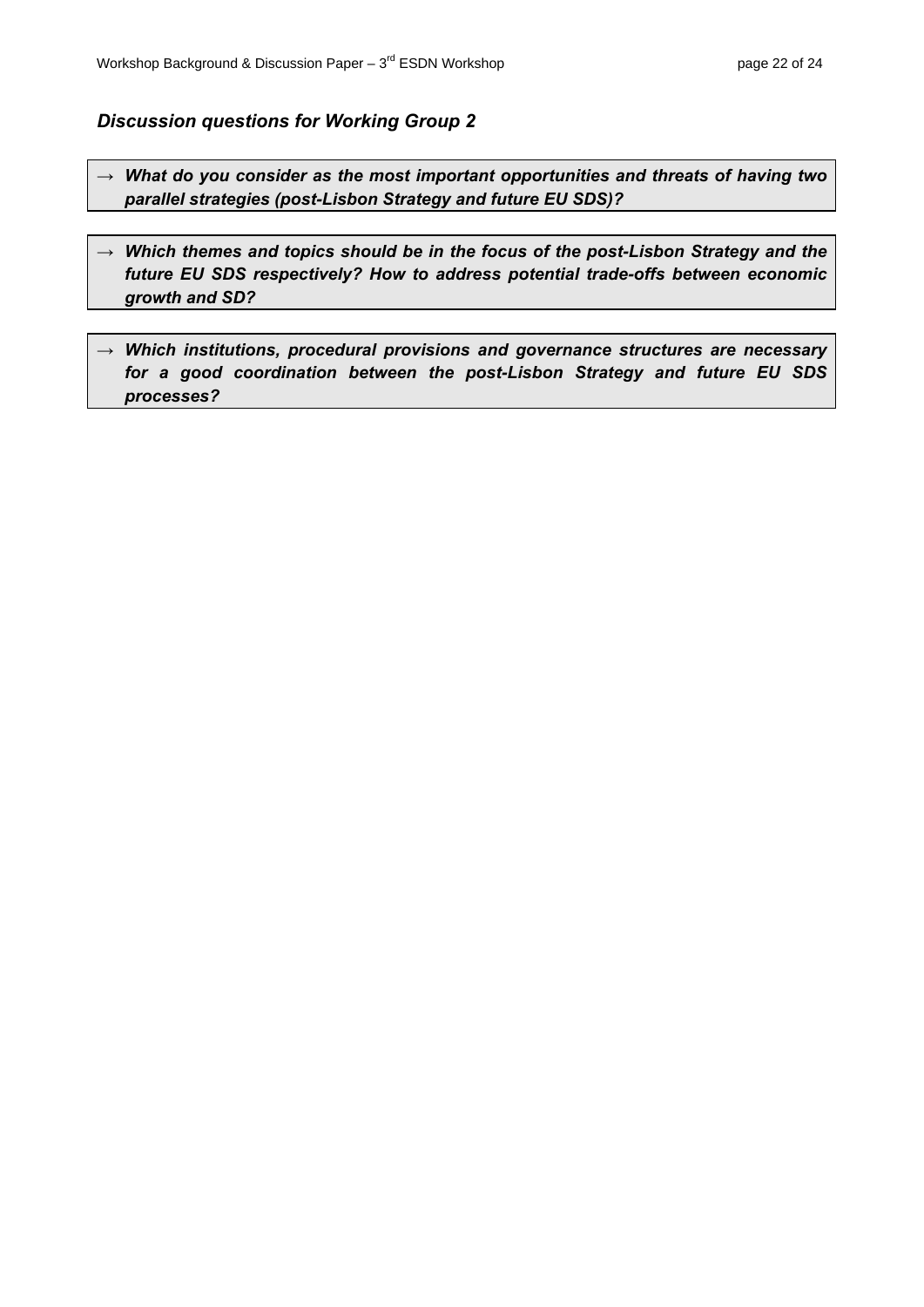#### <span id="page-22-0"></span>**References**

Cohen-Tanugi Report (2008) Euroworld 2015: A European Strategy for Globalisation, April 2008.

200 8, http://www.consilium.europa.eu/ueDocs/cms\_Data/docs/pressData/en/ec/99410.pdf Council of the EU (2008) Presidency Conclusions, Brussels European Council, 13-14 March

Council of the EU (2007a) Presidency Conclusions, Brussels European Council, 8-9 March 2007, http://register.consilium.europa.eu/pdf/en/07/st07/st07224-re01.en07.pdf

Cou ncil of the EU (2007b) Presidency Conclusions, Brussels European Council, 14 December 200 7, http://www.consilium.europa.eu/ueDocs/cms\_Data/docs/pressData/en/ec/97669.pdf

Council of the EU (2006a) Presidency Conclusions, Brussels European Council, 23-24 March 2006, http://ue.eu.int/ueDocs/cms\_Data/docs/pressData/en/ec/89013.pdf

Council of the EU (2006b) Review of the EU Sustainable Development Strategy (EU SDS) – Renewed Strategy, http://ec.europa.eu/sustainable/docs/renewed\_eu\_sds\_en.pdf

Council of the EU (2005) Presidency Conclusions, European Council Brussels, 22-23 March 2005, http://ue.eu.int/ueDocs/cms\_Data/docs/pressdata/en/ec/84335.pdf

Council of the EU (2001) Presidency Conclusions, Gothenburg European Council, 15-16 June 2001, http://ue.eu.int/ueDocs/cms\_Data/docs/pressdata/en/ec/00200-r1.en1.pdf

Council of the EU (2000) Presidency Conclusions, Lisbon European Council, 23-24 March 2000, http://www.europarl.europa.eu/summits/lis1\_en.htm

European Commission (2007a) Strategic report on the renewed Lisbon Strategy for growth and jobs: Launching the new cycle (2008-2010), COM (2007) 803 final, http://ec.europa.eu/growthandjobs/pdf/european-dimension-200712-annual-progressreport/200712-annual-report\_en.pdf

European Commission (2007b) Proposal for a Community Lisbon Programme 2008 – 2010, COM (2007) 804 final, http://ec.europa.eu/growthandjobs/pdf/european-dimension-200712 annual-progress-report/200712-annual-report-community-programme\_en.pdf

European Commission (2007c) Progress Report on the Sustainable Development Strategy 2007, COM (2007) 642 final, http://ec.europa.eu/sustainable/docs/com\_2007\_642\_en.pdf

European Commission (2005a) Delivering on Growth and Jobs: A new integrated economic and employment co-ordination cycle in the EU, SEC (2005) 193, http://ec.europa.eu/growthandjobs/pdf/SEC2005\_193\_en.pdf

European Commission (2005b) Common Actions for Growth and Employment: The Community Lisbon Programme, COM (2005) 330 final, http://ec.europa.eu/growthandjobs/pdf/COM2005\_330\_en.pdf

European Commission (2005c) The 2005 Review of the EU Sustainable Development Strategy: Initial Stocktaking and Future Orientations", COM (2005) 37 final, http://eurlex.europa.eu/LexUriServ/site/en/com/2005/com2005\_0037en01.pdf